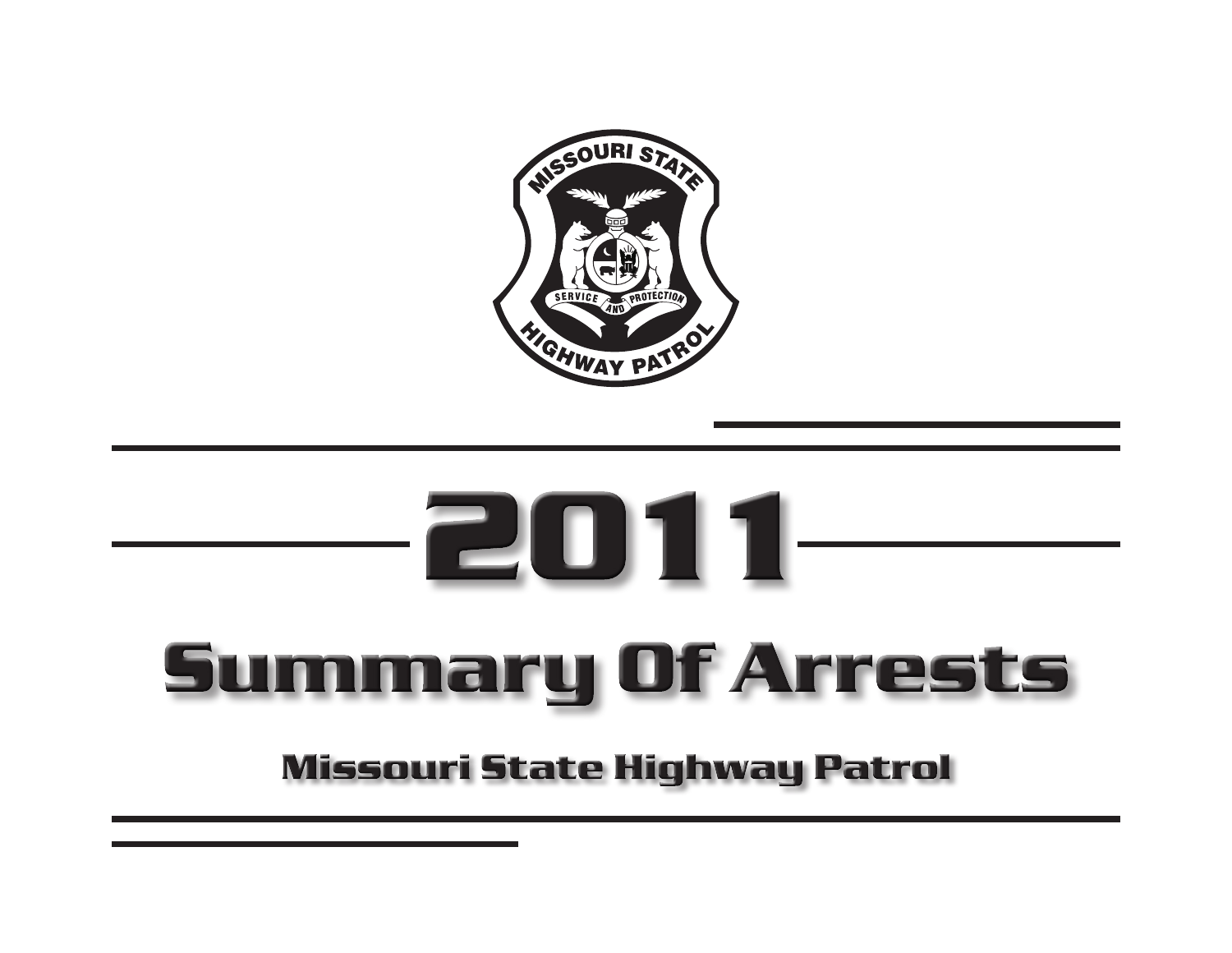# **Missouri State Highway Patrol 2011 Summary Of Arrests**

#### **ALCOHOL- & DRUG-RELATED DRIVING VIOLATIONS**

| Charge |                                                                       | Total          |
|--------|-----------------------------------------------------------------------|----------------|
| Code   | <b>Offense Description</b>                                            | Arrests        |
|        | 10053 Involuntary manslaughter (vehicular - intoxicated)              | 24             |
|        | 10056 Involuntary manslaughter - 1st degree (causing death of         |                |
|        | nonpassenger/two or more persons/BAC .18% or more)                    | 5              |
|        | 13033 Assault - 2nd degree (vehicular injury)                         | 312            |
|        | 13133 Assault (vehicular) – 2nd degree (on law enforcement officer    |                |
|        | corrrections officer, emergency personnel, highway worker, or         |                |
|        | probation and parole officer while intoxicated with alcohol or drugs) | 3              |
|        | 47072 Operate ATV under the influence of alcohol                      | $\overline{4}$ |
|        | 47074 Operate ATV under the influence of controlled substance         |                |
|        | 47410 DWI (alcohol intoxication) — persistent offender                | 598            |
|        | 47415 DWI (alcohol intoxication) — persistent offender                | 937            |
|        | 47417 DWI (alcohol intoxication) — chronic offender                   | 270            |
|        | 47418 DWI (alcohol intoxication) — aggravated offender                | 268            |
|        | 47420 DWI (alcohol intoxication)                                      | 5,906          |
|        | 47423 DWI (drug intoxication) — chronic offender                      | 16             |
|        | 47427 DWI (drug intoxication) - aggravated offender                   | 21             |
|        | 47430 DWI (drug intoxication) - persistent offender                   | 45             |
|        | 47435 DWI (drug intoxication) — prior offender                        | 61             |
|        | 47440 DWI (drug intoxication)                                         | 566            |
|        | 47443 DWI (combined alcohol/drug intoxication) — chronic offender     | 9              |
|        | 47447 DWI (combined alcohol/drug intoxication) — aggravated offender  | 5              |
|        |                                                                       |                |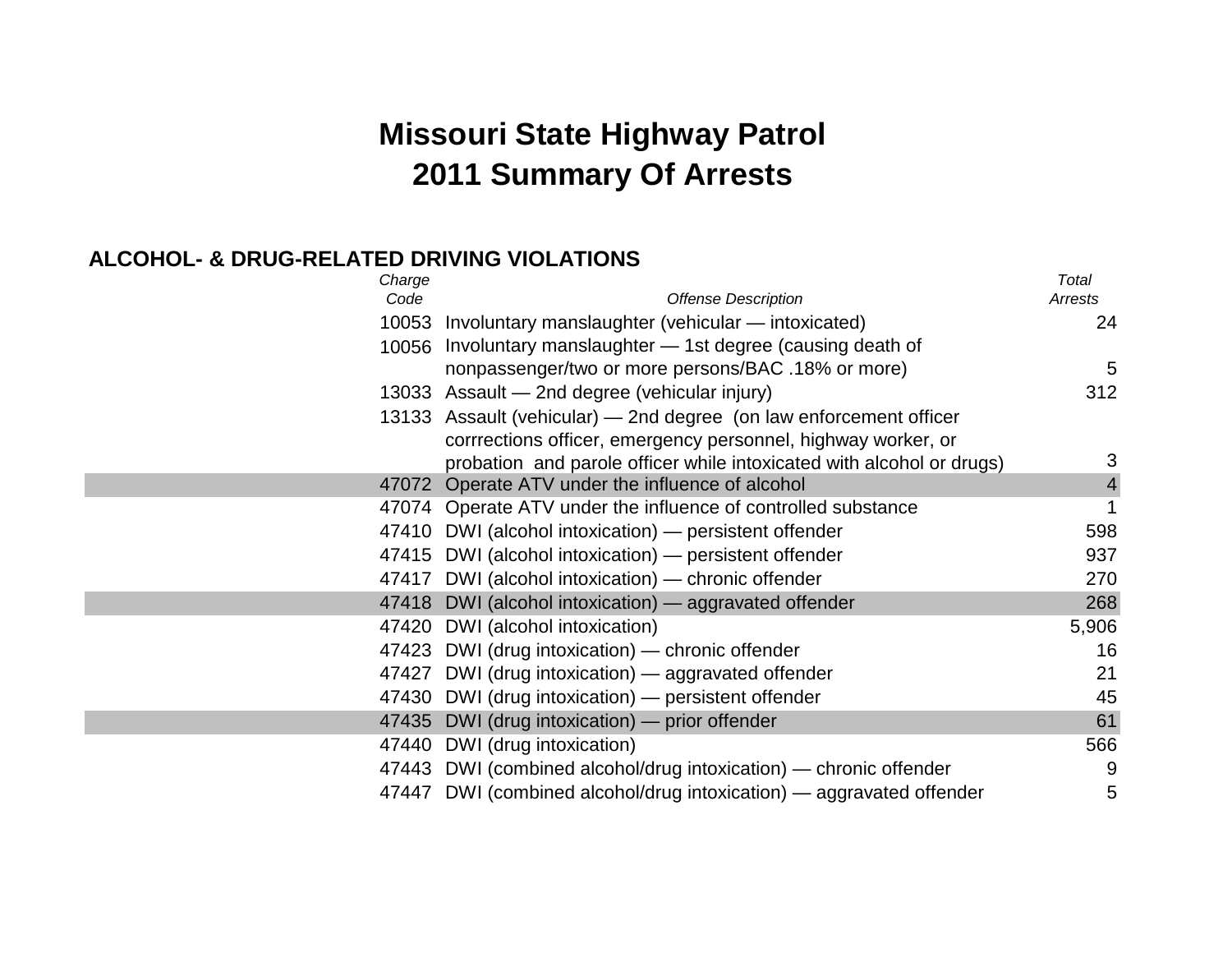#### **ALCOHOL- & DRUG-RELATED DRIVING VIOLATIONS (continued)**

| Charge |                                                                         | Total          |
|--------|-------------------------------------------------------------------------|----------------|
| Code   | <b>Offense Description</b>                                              | Arrests        |
|        | 47450 DWI (combined alcohol/drug intoxication) - persistent offender    | 14             |
|        | 47455 DWI (combined alcohol/drug intoxication) — prior offender         | 18             |
|        | 47460 DWI (combined alcohol/drug intoxication)                          | 126            |
|        | 47470 Operate a motor vehicle with .08% or more BAC — persistent        |                |
|        | offender                                                                | $\mathbf 1$    |
|        | 47475 Excessive blood alcohol content — prior offender                  |                |
|        | 47481 Excessive blood alcohol content                                   | $\overline{4}$ |
|        | 47490 Drive commercial motor vehicle with blood alcohol content .04% or |                |
|        | more                                                                    | 8              |
|        | 47497 Drink alcoholic beverage while operating moving vehicle upon      |                |
|        | highways                                                                | 111            |
|        | <b>Total for Alcohol &amp; Drug Related Driving Violations</b>          | 9,334          |

#### **COMMERCIAL MOTOR VEHICLE VIOLATIONS**

| Charge |                                                                                         | Total   |
|--------|-----------------------------------------------------------------------------------------|---------|
| Code   | <b>Offense Description</b>                                                              | Arrests |
|        | 46040 Miscellaneous motor carrier violation                                             | 322     |
|        | 46113 Operate as common carrier in intrastate commerce w/o PSC cert.                    | 6       |
|        | 46131 Operate as motor carrier in interstate commerce w/o MoDOT permit                  | 10      |
|        | 46243 Motor carrier driver exceeded maximum driving time                                | 4,375   |
|        | 46244 Operated as a motor carrier without medical certificate                           | 1,463   |
| 46247  | Operated as commercial passenger-carrying vehicle without medical<br>certificate        | 8       |
|        | 46250 Failed to keep proper/made false commercial passenger-carrying<br>driver's record | 35      |
|        |                                                                                         |         |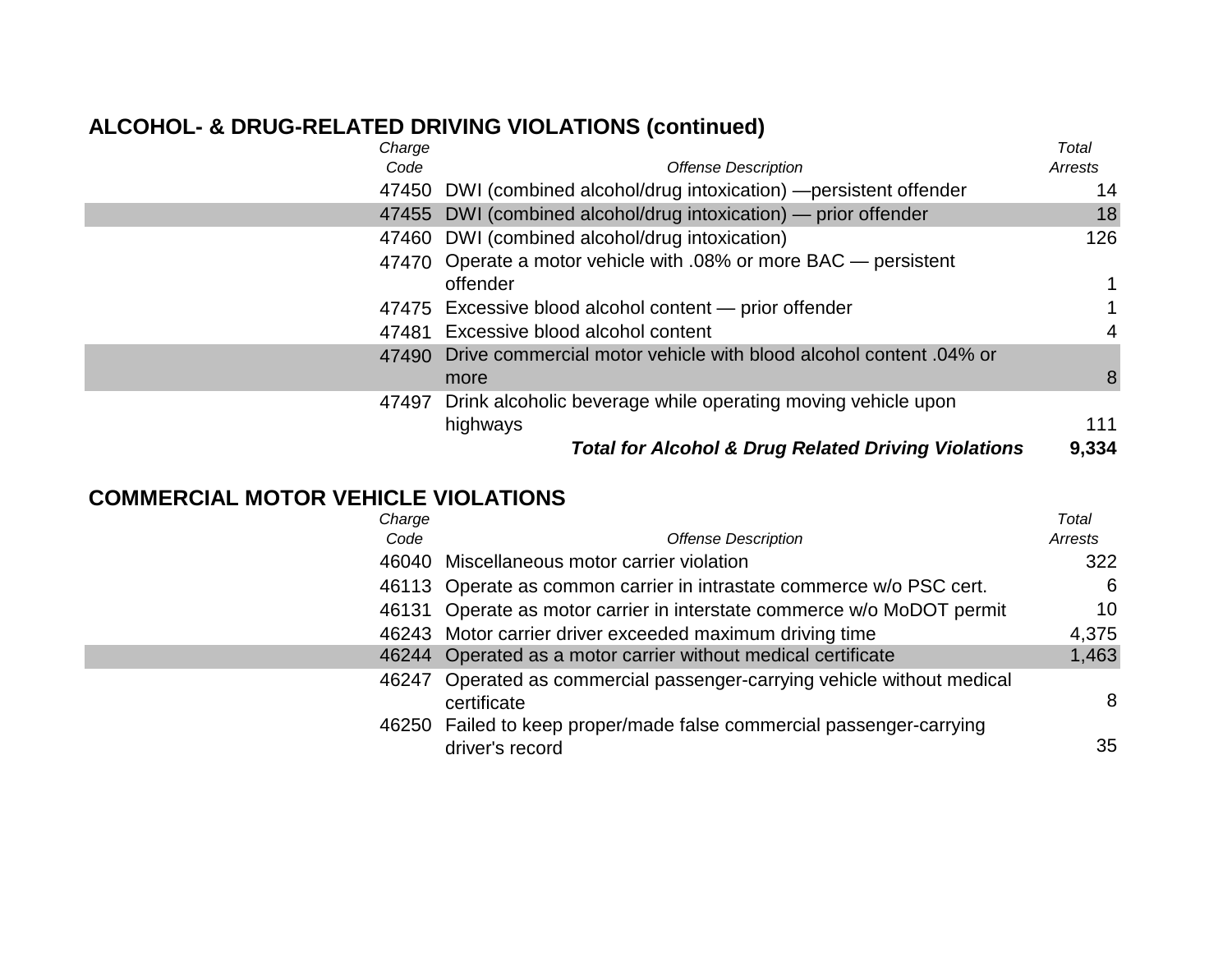#### **COMMERCIAL MOTOR VEHICLE VIOLATIONS (continued)**

| Charge |                                                                                                                    | Total          |
|--------|--------------------------------------------------------------------------------------------------------------------|----------------|
| Code   | <b>Offense Description</b>                                                                                         | Arrests        |
|        | 46254 Fail to remain with/attend motor carrier vehicle transporting hazardous<br>materials                         | 1              |
|        | 46257 Smoked/carried lighted cigarette within 25 feet of motor carrier vehicle<br>transporting hazardous materials | 12             |
| 46263  | Fail to properly mark motor carrier vehicle transporting hazardous<br>materials                                    | 9              |
| 46319  | Commercial motor vehicle used radar detector                                                                       | 17             |
|        | 46320 Operated commercial motor vehicle having radar detector                                                      | 98             |
|        | 46321 Required driver of commercial motor vehicle to have radar detector                                           | 3              |
|        | 46358 Operated motor carrier vehicle leased to shipper/receiver                                                    | 1              |
|        | 48404 Operate motor carrier vehicle with improper/defective lights/signaling                                       |                |
|        | device/reflector or electric devices                                                                               | 683            |
|        | 48405 Operate motor carrier vehicle with vision reducing damage                                                    | 1,335          |
|        | 48406 Fail to equip motor carrier vehicle with required brakes                                                     | 4,986          |
|        | 48407 Motor carrier vehicle (failed to properly install battery)                                                   | 1              |
|        | 48504 Operated motor carrier vehicle with unsafe axle                                                              | 2,942          |
| 49061  | Width of vehicle exceeded 8-81/2 feet                                                                              | 186            |
| 49075  | Height of vehicle exceeded 12 1/2 or 14 feet                                                                       | 11             |
|        | 49080 Length of single motor vehicle exceeds 45 feet                                                               | 4              |
| 49101  | Length of truck and other combined vehicle(s) exceeded 55 feet                                                     | $\overline{2}$ |
|        | 49111 Length of tractor and semi-trailer exceeded 60 feet                                                          | $\overline{2}$ |
| 49121  | Length of tractor, semi-trailer and trailer/truck, and trailers exceeded<br>65 feet                                | 27             |
| 49140  | Length of semi-trailer/trailer exceeded 28 - 28 1/2 feet                                                           | 3              |
|        | 49150 Length of semi-trailer with load exceeded 53 feet on interstate or                                           |                |
|        | designated highway plus 10 air miles                                                                               | 215            |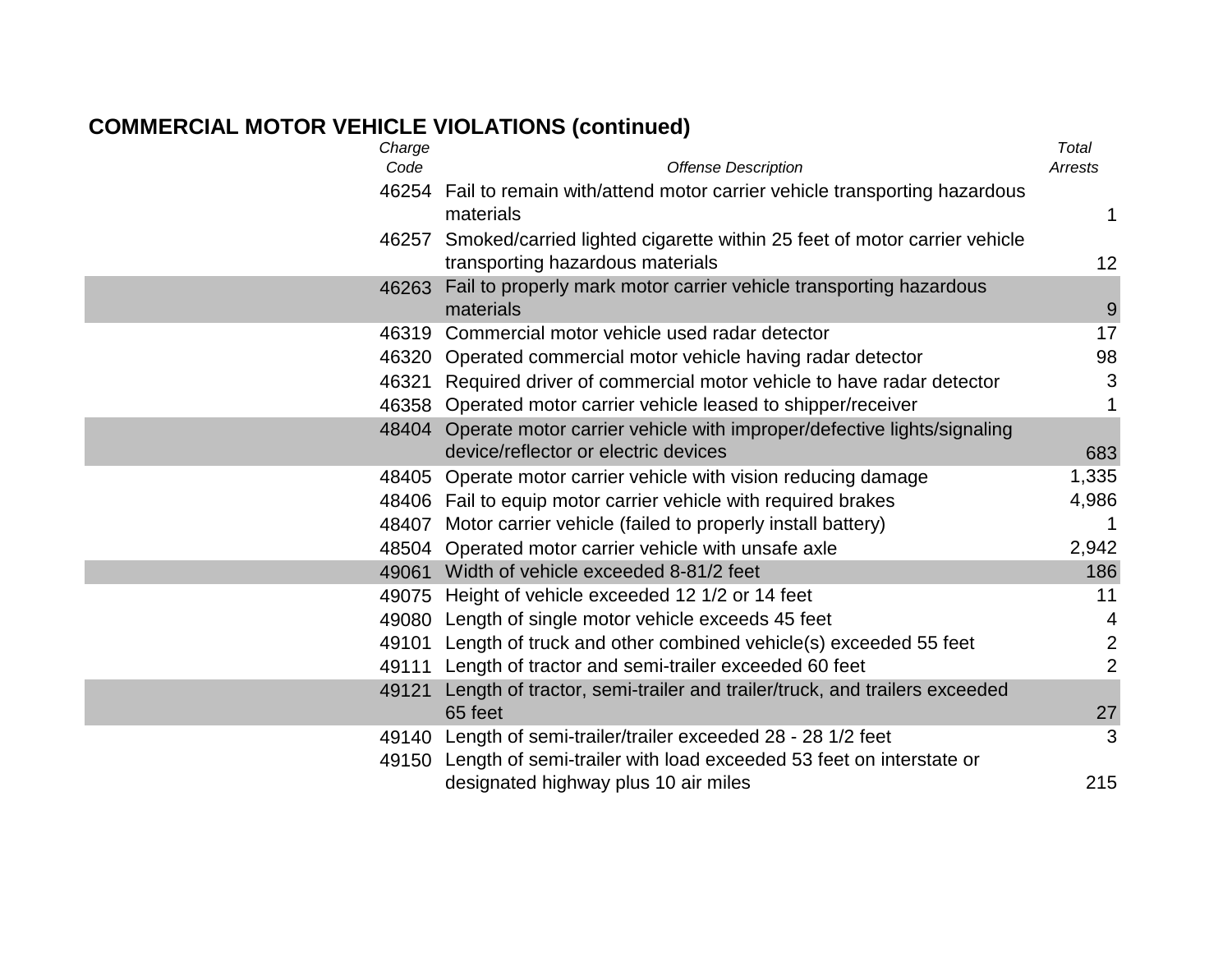#### **COMMERCIAL MOTOR VEHICLE VIOLATIONS (continued)**

| Charge |                                                                                                    | Total          |
|--------|----------------------------------------------------------------------------------------------------|----------------|
| Code   | <b>Offense Description</b>                                                                         | Arrests        |
|        | 49153 Length of loaded auto/boat transporting exceeded limit                                       | 105            |
|        | 49172 Violate provisions of Section 301.010(26) regarding local log truck<br>weight limits         | 1              |
|        | 49173 Violate provisions of Section 301.010(26) regarding local log truck<br>dimension limits      | 1              |
|        | 49177 Violate provisions of Section 301.010(27) regarding local log truck<br>tractor weight limits | 1              |
|        | 49178 Violate provisions of Section 301.010(27) regarding local log truck<br>tractor axle limits   | $\overline{2}$ |
|        | 49195 Weight on tandem axle exceeds 34,000 pounds                                                  | 9,409          |
|        | 49211 Weight on single axle exceeds 20,000 pounds                                                  | 618            |
|        | 49220 Weight on steering axle exceeds 12,000 pounds/vehicle<br>manufacturer's rating               | $\overline{2}$ |
|        | 49230 Weight on single axle exceeds 22,000 pounds                                                  | 14             |
|        | 49240 Weight on tandem axle exceeds 36,000 pounds                                                  | 93             |
|        | 49250 Gross weight exceeds posted limit for bridge                                                 | 32             |
|        | 49260 Gross weight exceeds 80,000 pounds                                                           | 1,327          |
|        | 49270 Weight on axle group exceeds limit for interstate highway                                    | 355            |
|        | 49280 Weight on axle group exceeds limit for highway                                               | 167            |
|        | 49290 Weight on bus single axle exceeds 20,000 pounds                                              | $\overline{2}$ |
|        | 49300 Weight on bus tandem axle exceeds 34,000 pounds                                              | $\overline{4}$ |
|        | 49326 Violate Section 304.184 regarding weight limits for trucks/tractor-                          |                |
|        | trailers/etc., engaged in transporting solid waste                                                 | $\overline{2}$ |
|        | 49327 Violate Section 304.184 regarding length/width limits for trucks/tractor-                    |                |
|        | trailers/etc., engaged in transporting solid waste                                                 | $\mathbf{1}$   |
| 49351  | Height of vehicle in commercial zone exceeds 15 feet                                               | $\mathbf{1}$   |
|        | 49361 Weight on single axle exceeds 22,400 pounds                                                  | 120            |
|        | 49366 Violate special permits for vehicles regarding weight limits                                 | 51             |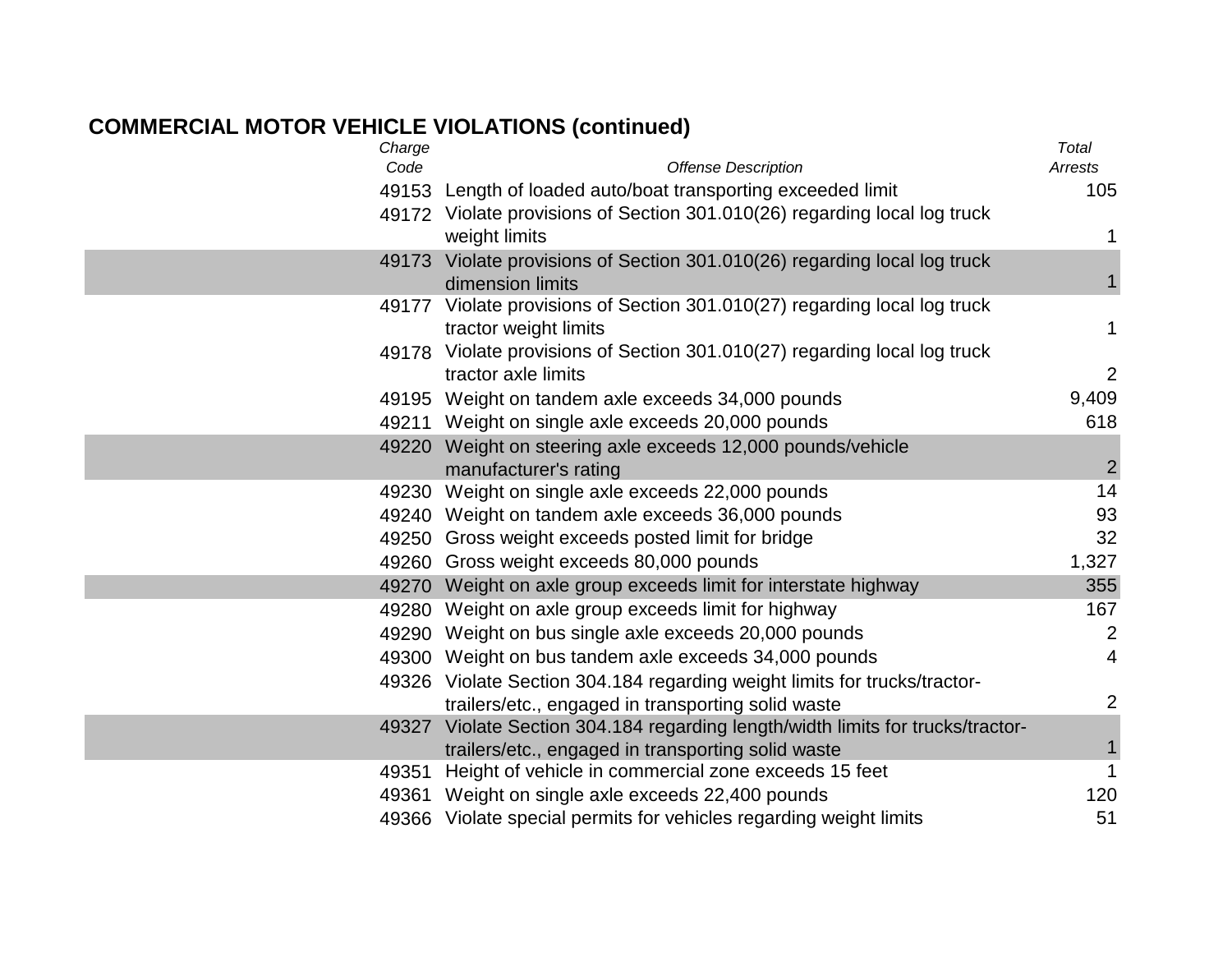# **COMMERCIAL MOTOR VEHICLE VIOLATIONS (continued)**

| Charge |                                                                                                                                 | Total   |
|--------|---------------------------------------------------------------------------------------------------------------------------------|---------|
| Code   | <b>Offense Description</b>                                                                                                      | Arrests |
| 49367  | Violate special permits for vehicles regarding width, length, height,<br>speed limit, or any other condition/restriction permit | 262     |
| 49400  | Weight of vehicle exceeded maximum posted limit for county<br>road/bridge                                                       |         |
|        | 49410 Refuse to weigh commercial motor vehicle or submit to a<br>driver/vehicle inspection                                      | 2       |
|        | 49420 Failed to stop commercial motor vehicle at weigh station                                                                  | 90      |
|        | 49460 Gross weight exceeded posted limit for state maintained bridge                                                            | 3       |
|        | 49485 Operate commercial motor vehicle when not in compliance with                                                              |         |
|        | federal hazardous material regulations                                                                                          | 73      |
| 49550  | Improper markings                                                                                                               | 16      |
|        | <b>Total for Commercial Motor Vehicle Violations</b>                                                                            | 29,512  |

#### **CRIMINAL FELONIES**

| Charge |                                                                               | Total   |
|--------|-------------------------------------------------------------------------------|---------|
| Code   | <b>Offense Description</b>                                                    | Arrests |
|        | 10021 Murder - 1st degree                                                     | 4       |
|        | 10031 Murder - 2nd degree                                                     | 1       |
|        | 10036 Murder - 2nd degree (felony murder)                                     | 1       |
|        | 10051 Involuntary manslaughter - 1st degree                                   | 4       |
|        | 10052 Involuntary manslaughter - 2nd degree                                   | 5       |
|        | 10054 Involuntary manslaughter (vessel)                                       | 1       |
|        | 11022 Statutory rape - 2nd degree                                             | 25      |
|        | 11025 Statutory rape $-$ 1st degree (more than one person/victim $<$ 14 years |         |
|        | old)                                                                          | 2       |
|        | 11077 Statutory sodomy - 2nd degree                                           | 3       |
|        | 11095 Statutory sodomy - 1st degree                                           | 3       |
|        |                                                                               |         |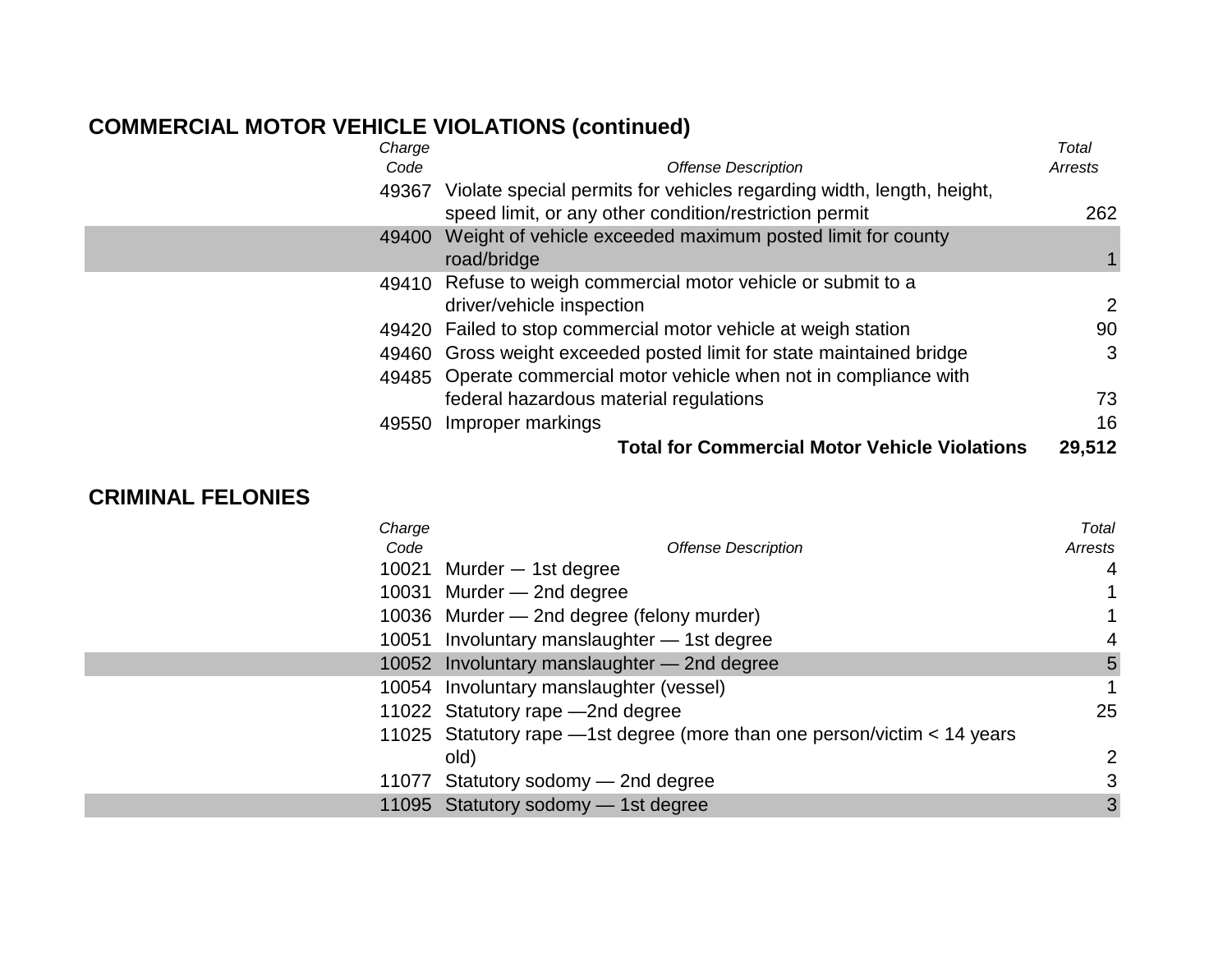| Charge |                                                                         | Total          |
|--------|-------------------------------------------------------------------------|----------------|
| Code   | <b>Offense Description</b>                                              | Arrests        |
|        | 11097 Statutory sodomy - 1st degree (deviate sexual intercourse with a  |                |
|        | person less than 14 years old)                                          | $\overline{2}$ |
|        | 12010 Robbery - 1st degree                                              | 11             |
|        | 12020 Robbery - 2nd degree                                              | $\overline{c}$ |
|        | 13011 Assault - 1st degree (serious physical injury)                    | 5              |
|        | 13015 Domestic assault - 1st degree - 1st offense                       | $\overline{2}$ |
|        | 13017 Domestic assault - 3rd degree - 3rd or subsequent offense         | $\overline{2}$ |
|        | 13020 Assault - 1st degree                                              | 11             |
|        | 13024 Domestic assault - 2nd degree (prior domestic violence offender)  | $\mathbf{1}$   |
|        | 13029 Domestic assault - 2nd degree - 1st offense                       | 20             |
|        | 13031 Assault - 2nd degree                                              | 51             |
|        | 13036 Assault - 2nd degree (operate motor vehicle with criminal         |                |
|        | negligence)                                                             | 3              |
|        | 13039 Assault - 3rd degree - 3rd or subsequent offense (against         |                |
|        | family/household member)                                                | 3              |
|        | 13100 Assault/attempt assault - 1st degree (on law enforcement officer, |                |
|        | corrections officer, emergency personnel, highway worker, or            |                |
|        | probation and parole officer)                                           | 18             |
| 13103  | Assault/attempt assault - 2nd degree (on law enforcement officer,       |                |
|        | corrections officer, emergency personnel, highway worker, or            |                |
|        | probation and parole officer by means of a deadly weapon or             |                |
|        | dangerous instrument)                                                   | 5              |
| 13113  | Assault/attempt assault - 2nd degree (on law enforcement officer,       |                |
|        | corrections officer, emergency personnel, highway worker, or            |                |
|        | probation and parole officer by means other than a deadly weapon or     |                |
|        | dangerous instrument)                                                   | 14             |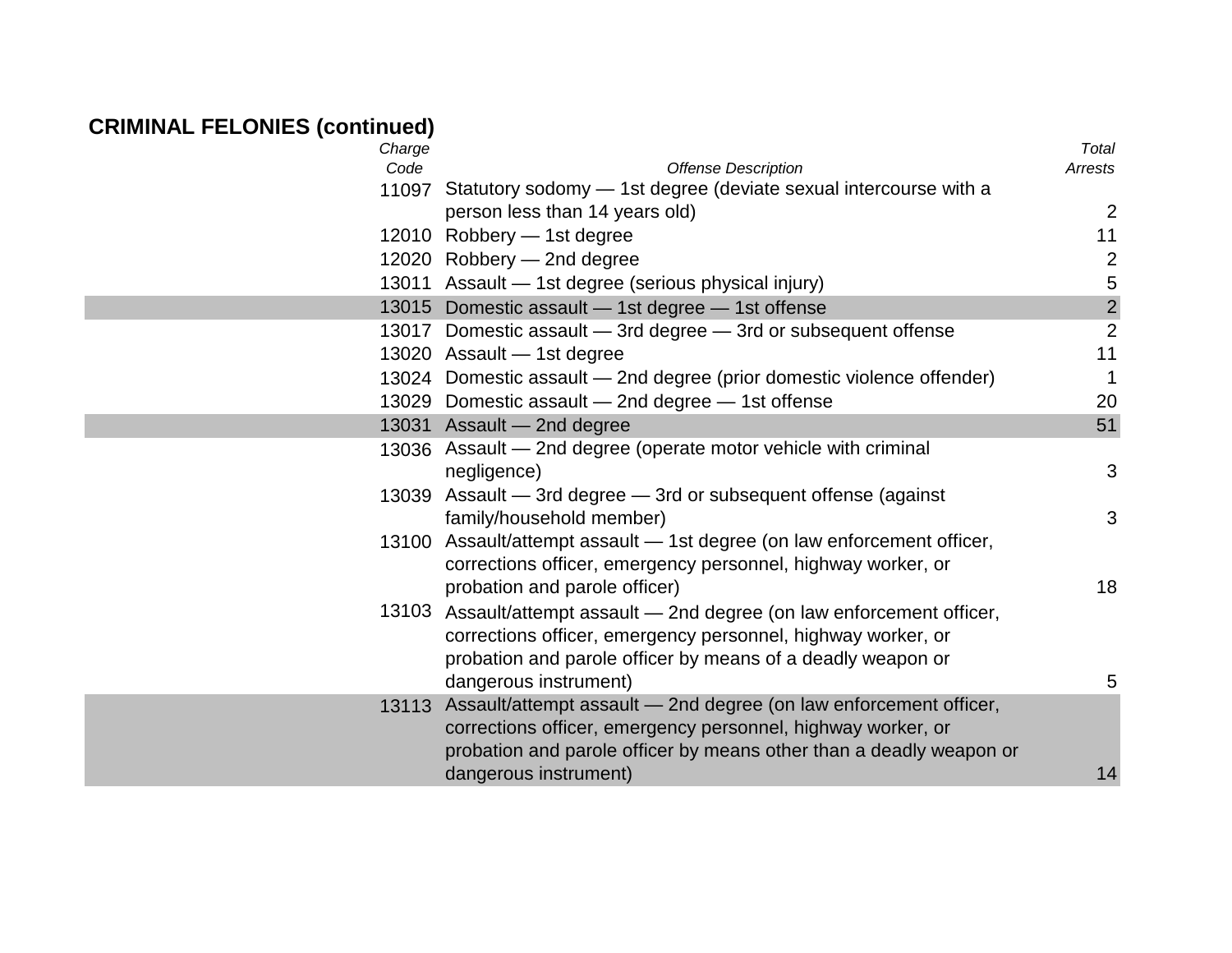| Charge |                                                                                                                                                        | Total                |
|--------|--------------------------------------------------------------------------------------------------------------------------------------------------------|----------------------|
| Code   | <b>Offense Description</b>                                                                                                                             | <b>Arrests</b>       |
|        | 13127 Assault/attempt assault - 2nd degree (on law enforcement officer,                                                                                |                      |
|        | corrections officer, emergency personnel, highway worker, or                                                                                           |                      |
|        | probation and parole officer/recklessly causes serious physical injury)<br>13143 Assault - 2nd degree (on law enforcment officer, corrections officer, | $\overline{2}$       |
|        | emergency personnel, highway worker, or probation and parole                                                                                           |                      |
|        | officer/purposely or recklessly place person in apprehension of                                                                                        |                      |
|        | immediate serious physical injury)                                                                                                                     | 5                    |
|        | 13147 Assault - 2nd degree (on law enforcment officer, corrections officer,                                                                            |                      |
|        | emergency personnel, highway worker, or probation and parole                                                                                           |                      |
|        | officer/acts with criminal negligence create risk of death or serious                                                                                  |                      |
|        | physical injury)                                                                                                                                       | $\overline{2}$<br>14 |
|        | 14010 Burglary - 1st degree                                                                                                                            | 59                   |
|        | 14020 Burglary - 2nd degree                                                                                                                            |                      |
|        | 14030 Possession of burglary tools                                                                                                                     | 5                    |
|        | 15017 Theft/stealing any controlled substance defined by Section 195.010                                                                               | 4                    |
|        | 15018 Theft/stealing (value of property or services is \$25,000 or more)                                                                               | 5                    |
|        | 15020 Stealing a motor vehicle - 1st offense                                                                                                           | 23                   |
| 15021  | Theft/stealing (value of property is \$500 or more but less than                                                                                       |                      |
|        | \$25,000                                                                                                                                               | 99                   |
|        | 15022 Stealing a watercraft or aircraft - 1st offense                                                                                                  | $\overline{2}$       |
|        | 15023 Theft/stealing of any firearm                                                                                                                    | 4                    |
|        | 15025 Theft/stealing of any credit card or letter of credit                                                                                            | 8                    |
|        | 15027 Theft/stealing of any lifestock animal                                                                                                           | $\mathbf{1}$         |
|        | 15036 Stealing related offense - 3rd offense (stealing/buying/receiving<br>stolen property or robbery)                                                 | 6                    |
|        | 15041 Stealing motor vehicle - 3rd or subsequent stealing-related offense                                                                              | 1                    |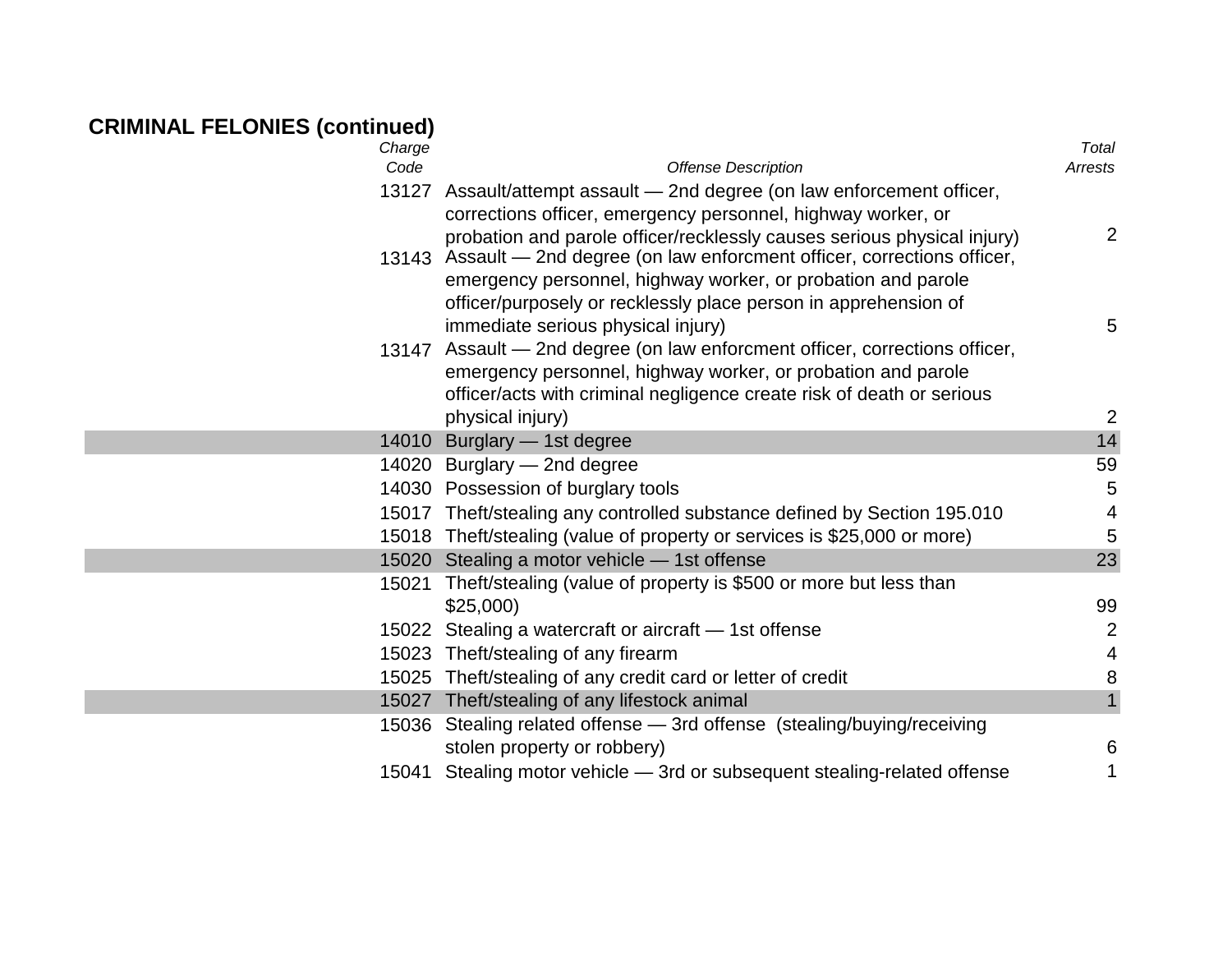| Charge |                                                                            | Total          |
|--------|----------------------------------------------------------------------------|----------------|
| Code   | <b>Offense Description</b>                                                 | Arrests        |
|        | 15202 Stealing leased or rented property                                   | 4              |
|        | 16025 Child kidnapping                                                     |                |
|        | 16030 Felonious restraint                                                  | 3              |
|        | 16080 Parental kidnapping                                                  |                |
|        | 17020 Arson - 2nd degree                                                   | $\overline{2}$ |
|        | 17030 Knowingly burning or exploding                                       | 3              |
|        | 18010 Forgery                                                              | 93             |
|        | 19013 Passing a bad check (\$500 or more)                                  | 106            |
|        | 19030 Fraudulent use of a credit/debit device (\$500 or more)              | $\overline{7}$ |
|        | 19173 Sale or possession of equipment/parts with altered ID number;        |                |
|        | equipment/parts with missing or falsified ID                               | 4              |
|        | 19180 Violation of Section 301.400 regarding removal of manufacturer's     |                |
|        | number/motor number/other distinguishing number from motor                 |                |
|        | vehicle, etc.                                                              | 1              |
|        | 19192 Produce/manufacture/sell/distribute fradulent document as insurance  |                |
|        | ID card                                                                    | 3              |
|        | 19263 Obtain/transfer/use ID to manufacture/provide false ID to person     |                |
|        | under 21 to purchase/obtain alcohol                                        | $\overline{2}$ |
|        | 19775 Commission of fraudulent insurance act - 1st offense                 | $\overline{2}$ |
|        | 20260 Violation of laws pertaining to riverboat gambling                   | 5              |
|        | 22011 Sexual misconduct — 1st degree (display deadly weapon/part of ritual |                |
|        | or ceremony)                                                               | 1              |
|        | 22027 Sexual misconduct or attempt involving child less than 15 years of   |                |
|        | age - 1st offense                                                          | $\overline{2}$ |
|        | 22103 Child molestation - 1st degree (victim is less than 12 years old)    | 1              |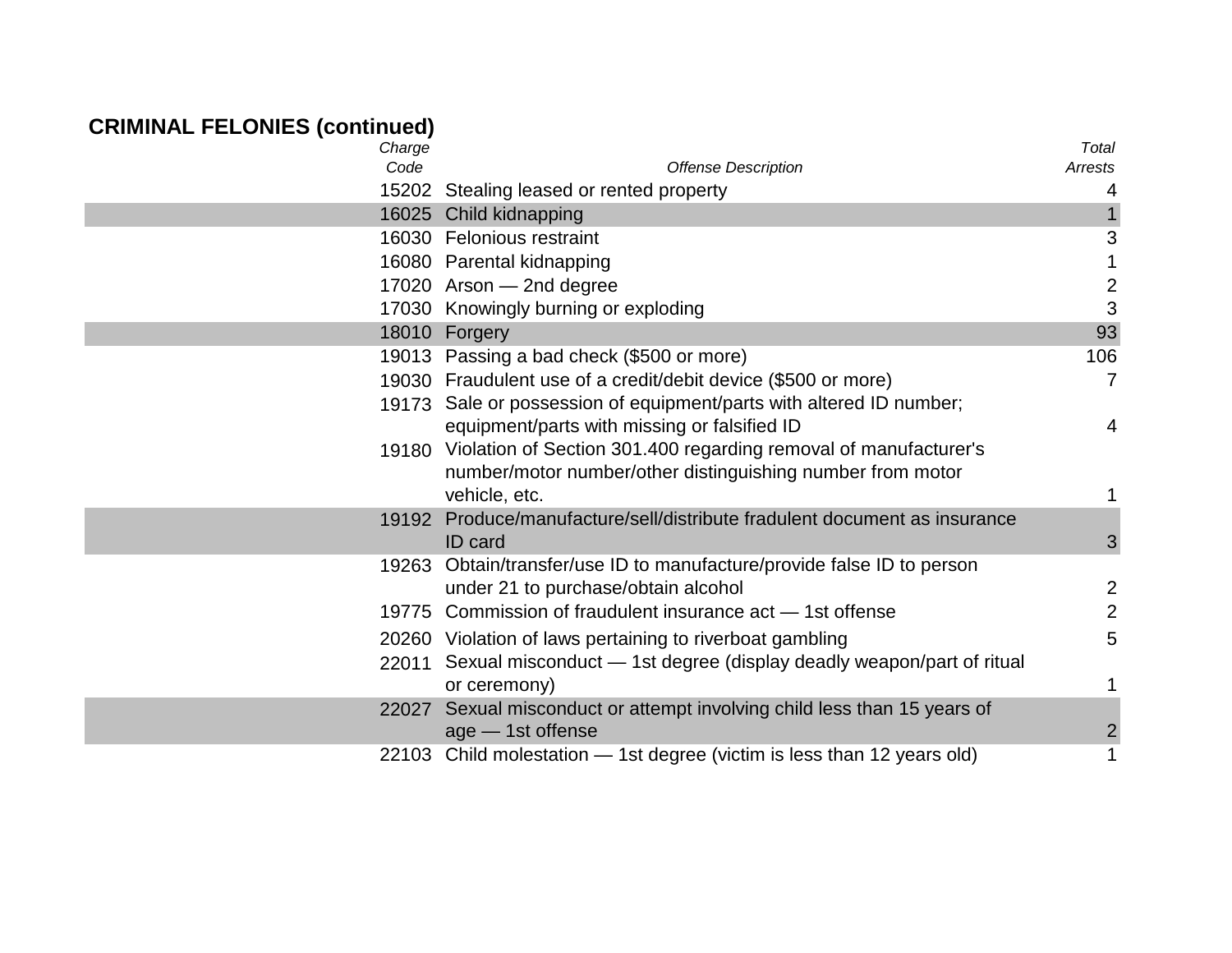| Charge |                                                                           | Total          |
|--------|---------------------------------------------------------------------------|----------------|
| Code   | <b>Offense Description</b>                                                | Arrests        |
|        | 22107 Child molestation - 1st degree                                      | 6              |
|        | 22361 Fail to register as a sex offender                                  | $\overline{7}$ |
|        | 22364 Offender present/loitering within 500 feet of park/pool             |                |
|        | 22366 Fail to register as a sex offender (special conditions)             | $\mathbf{1}$   |
|        | 23010 Tampering with service of utility or institution - 1st degree       | 5              |
|        | 23013 Tampering with a motor vehicle - 1st degree                         | 111            |
|        | 23110 Property damange - 1st degree                                       | 29             |
|        | 23230 Institutional vandalism (\$1,000 to \$5,000)                        | $\mathbf{1}$   |
|        | 23245 Damage jail/property                                                | $\mathbf{1}$   |
|        | 24013 Receiving stolen property                                           | 3              |
|        | 24015 Receiving stolen property                                           | 43             |
|        | 24027 Receiving stolen property - 3rd offense                             | $\mathbf{1}$   |
|        | 24035 Altering or removing item number to deprive lawful owner            |                |
|        | 24105 Failure to return rental property (value of \$500 or more)          | 5              |
|        | 25010 Promoting obscenity - 1st degree                                    | $\mathbf{1}$   |
|        | 25080 Possession of child pornography - 2nd offense or posess more than   |                |
|        | 20 pictures/one film/videotape/etc.                                       | 1              |
|        | 25085 Possession of child pornography                                     | 1              |
|        | 26021 Abandon a child - 1st degree                                        |                |
|        | 26022 Abandon a child - 2nd degree                                        | $\overline{2}$ |
|        | 26035 Non-support, total arrears in excess of 12 monthly payments due     |                |
|        | under order of support                                                    | 98             |
|        | 26045 Endangering the welfare of a child - 1st degree                     | 61             |
|        | 26058 Endangering the welfare of a child - 2nd degree (intoxication/blood |                |
|        | alcohol content & vehicular and committed as part of a ritual or          |                |
|        | ceremony)                                                                 | $\overline{2}$ |
|        | 26063 Abuse of a child                                                    | $\overline{2}$ |
|        | 27020 Resisting or interfering with arrest for a felony                   | 126            |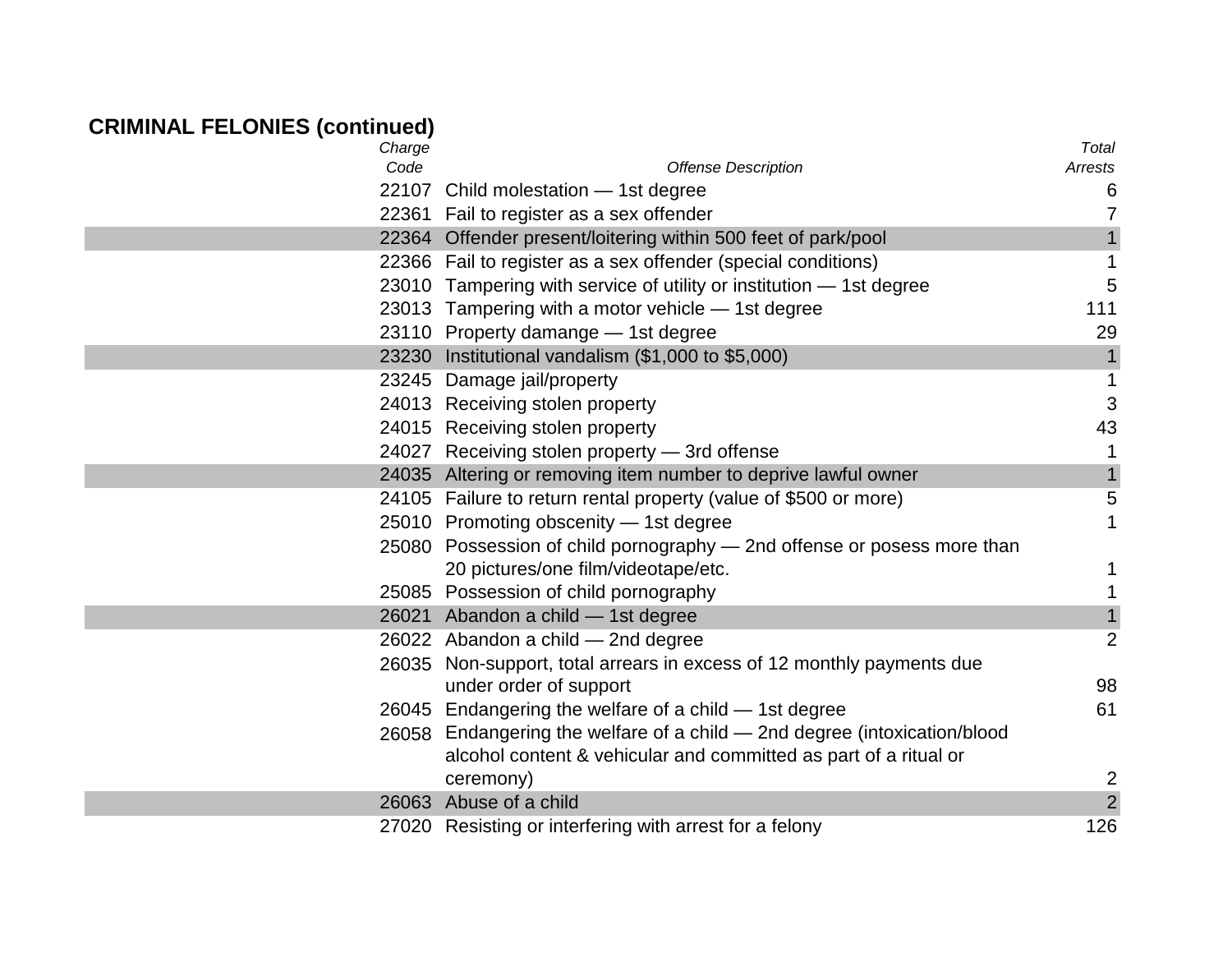|                                                                               | Total                                                                                                                                                                                                                                                                                                                                                                                                                                                                                                                                             |
|-------------------------------------------------------------------------------|---------------------------------------------------------------------------------------------------------------------------------------------------------------------------------------------------------------------------------------------------------------------------------------------------------------------------------------------------------------------------------------------------------------------------------------------------------------------------------------------------------------------------------------------------|
|                                                                               | Arrests                                                                                                                                                                                                                                                                                                                                                                                                                                                                                                                                           |
|                                                                               |                                                                                                                                                                                                                                                                                                                                                                                                                                                                                                                                                   |
|                                                                               | 128                                                                                                                                                                                                                                                                                                                                                                                                                                                                                                                                               |
|                                                                               | 6                                                                                                                                                                                                                                                                                                                                                                                                                                                                                                                                                 |
|                                                                               | 195                                                                                                                                                                                                                                                                                                                                                                                                                                                                                                                                               |
| 29030 Hindering prosecution                                                   | 21                                                                                                                                                                                                                                                                                                                                                                                                                                                                                                                                                |
| 29110 Tampering with physical evidence in felony prosecution                  | 19                                                                                                                                                                                                                                                                                                                                                                                                                                                                                                                                                |
| 29173 Violation of order of protection for adult - 2nd offense                | $\overline{2}$                                                                                                                                                                                                                                                                                                                                                                                                                                                                                                                                    |
| 29230 Tampering with a victim/witness or attempt tampering with victim in a   |                                                                                                                                                                                                                                                                                                                                                                                                                                                                                                                                                   |
| felony prosecution                                                            | $\overline{7}$                                                                                                                                                                                                                                                                                                                                                                                                                                                                                                                                    |
| 29375 Failure to appear (felony)                                              | 52                                                                                                                                                                                                                                                                                                                                                                                                                                                                                                                                                |
| 29400 Probation violation                                                     | 166                                                                                                                                                                                                                                                                                                                                                                                                                                                                                                                                               |
| 29405 Parole violation                                                        | 115                                                                                                                                                                                                                                                                                                                                                                                                                                                                                                                                               |
| 31010 Armed criminal action                                                   | 30                                                                                                                                                                                                                                                                                                                                                                                                                                                                                                                                                |
| 31020 Unlawful use of a weapon                                                | 40                                                                                                                                                                                                                                                                                                                                                                                                                                                                                                                                                |
| 31065 Possession of a firearm                                                 | 68                                                                                                                                                                                                                                                                                                                                                                                                                                                                                                                                                |
| 31080 Unlawful possession, transport, manufacture, repair, or sale of illegal |                                                                                                                                                                                                                                                                                                                                                                                                                                                                                                                                                   |
| weapon                                                                        | 6                                                                                                                                                                                                                                                                                                                                                                                                                                                                                                                                                 |
| 31135 Possession of an explosive weapon                                       | $\overline{4}$                                                                                                                                                                                                                                                                                                                                                                                                                                                                                                                                    |
| 31163 Unlawful use of loaded firearm/projectile weapon (intoxicated person)   | $\overline{4}$                                                                                                                                                                                                                                                                                                                                                                                                                                                                                                                                    |
|                                                                               |                                                                                                                                                                                                                                                                                                                                                                                                                                                                                                                                                   |
|                                                                               | 1                                                                                                                                                                                                                                                                                                                                                                                                                                                                                                                                                 |
|                                                                               | 24                                                                                                                                                                                                                                                                                                                                                                                                                                                                                                                                                |
|                                                                               |                                                                                                                                                                                                                                                                                                                                                                                                                                                                                                                                                   |
| substance at correctional facility, city/county jail, or private prison/jail  | 28                                                                                                                                                                                                                                                                                                                                                                                                                                                                                                                                                |
|                                                                               | <b>Offense Description</b><br>27025 Resisting arrest/detention/stop by fleeing (creating a substantial risk of<br>serious injury/death to any person)<br>28030 Escape/attempted escape from custody while under arrest for felony<br>28170 Fugitive from out-of-state<br>31182 Deliver/attempt to deliver/possess/deposit/conceal gun/knife/weapon<br>or at correctional facility, city/county jail, private prison/jail<br>32255 Keeping or maintaining a public nuisance<br>32322 Deliver/attempt to deliver/possess/deposit/conceal controlled |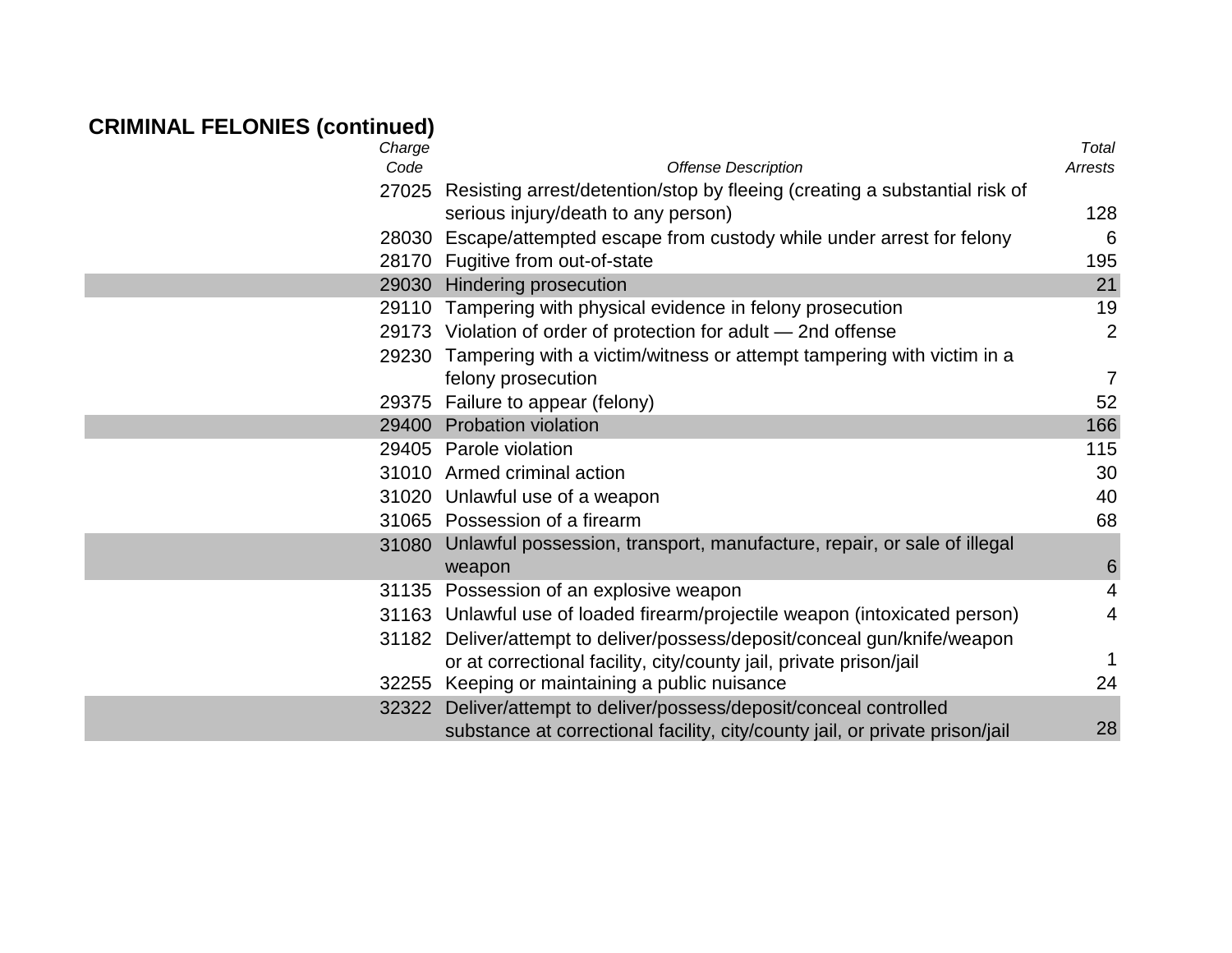| Charge   |                                                                                                | Total          |
|----------|------------------------------------------------------------------------------------------------|----------------|
| Code     | <b>Offense Description</b>                                                                     | Arrests        |
|          | 32327 Delivery or possession of a controlled substance at county or private                    |                |
|          | jail with a written prescription                                                               | 14             |
|          | 32450 Possess controlled substance except 35 grams or less of a synthetic                      |                |
|          | cannabinoid                                                                                    | 1,332          |
|          | 32452 Possession of controlled substance except 35 grams or less of a<br>synthetic cannabinoid | 15             |
|          | 32460 Fraudulently attempting to obtain a controlled substance                                 | 5              |
| 32461    | Manufacture/produce/attempt to manufacture/produce more than five                              |                |
|          | grams of marijuana or any controlled substance in residence with                               |                |
|          | child or within 2,000 feet of any school, college, or school bus                               | 16             |
| 32463    | Deliver/manufacture controlled substance - prior/persistant offender                           | 5              |
|          | 32465 Distribute/deliver/manufacture/produce or attempt to or possess with                     |                |
|          | intent to distribute/deliver/manufacture/produce a controlled                                  |                |
|          | substance                                                                                      | 390            |
|          | 32467 Distribute/deliver heroin/cocaine/cocaine base/LSD/amphetamine/                          |                |
|          | methamphetamine in or near park                                                                | $\mathbf{3}$   |
|          | 32470 Distributing or delivering not more than five grams of marijuana                         | $\, 8$         |
| 32475    | Distribute controlled substance to a minor                                                     | $\overline{2}$ |
| 32488    | Trafficking in drugs/attempt to traffic 1st degree/over statutory amount                       | 6              |
|          | 32490 Trafficking in drugs/attempt to traffic - 1st degree                                     | 21             |
|          | 32495 Trafficking in drugs/attempt to traffic - 2nd degree                                     | 11             |
| vehicle) | 32497 Trafficking in drugs/attempt to traffic - 1st degree (within a motor                     | 14             |
| 32500    | Trafficking in drugs/attempt to traffic - 2nd degree                                           | 3              |
| 32506    | Unlawful use of drug paraphernalia (amphetamine/                                               |                |
|          | methamphetamine)                                                                               | 171            |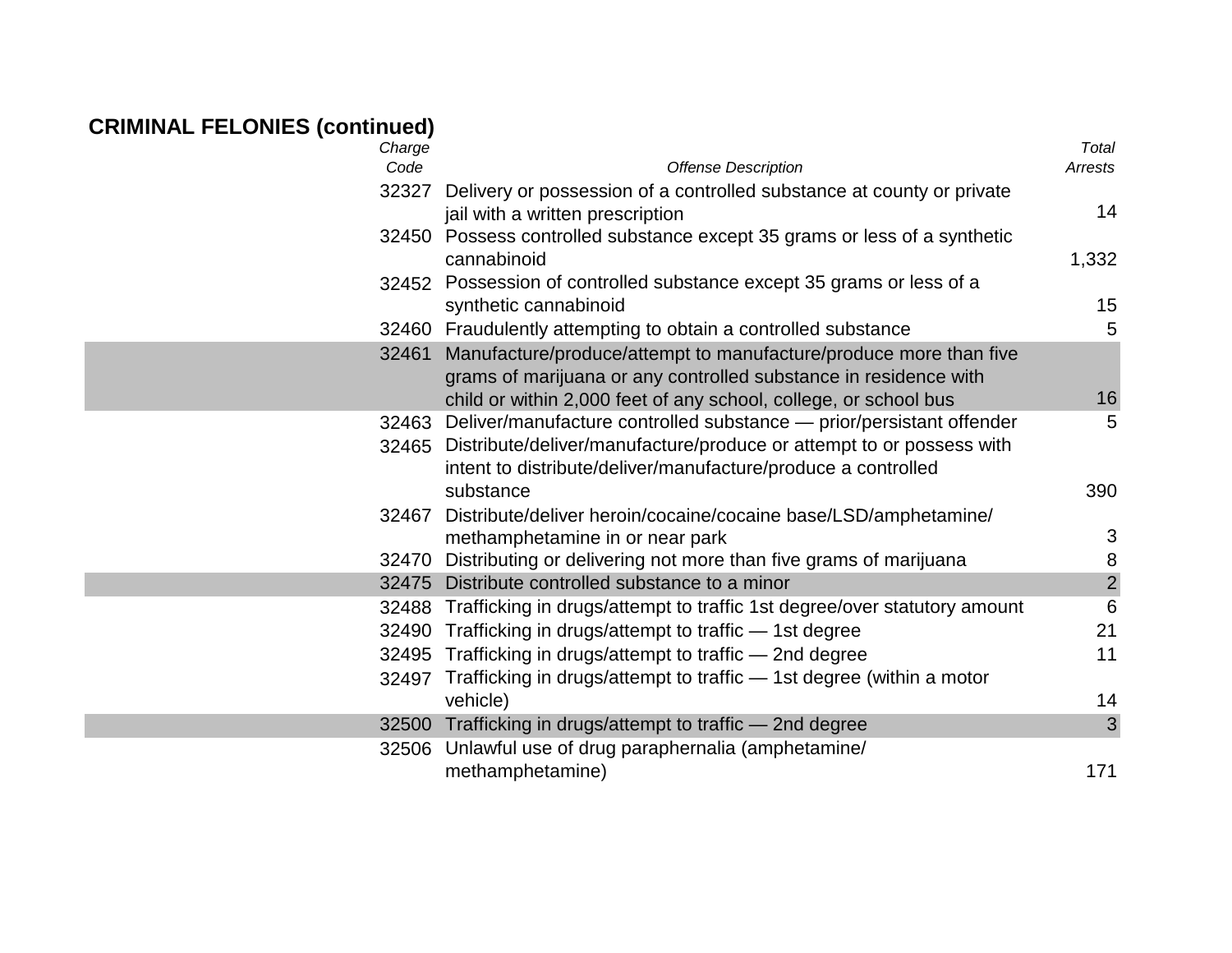| Charge         |                                                                         | Total                     |
|----------------|-------------------------------------------------------------------------|---------------------------|
| Code           | <b>Offense Description</b>                                              | Arrests                   |
|                | 32510 Deliver drug paraphernalia                                        | 1                         |
|                | 32520 Delivery or manufacture of imitation controlled substance         | 4                         |
|                | 32526 Possess any methamphetamine precursor drug with intent to         |                           |
|                | manufacture amphetamine, methamphetamine, or any of their               |                           |
|                | analogs.                                                                | 50                        |
| 32566          | Possess chemical with intent to manufacture, compound, convert,         |                           |
|                | produce, process, prepare, test, or alter chemical to create controlled |                           |
|                | substance/analog                                                        | 33                        |
| 32610          | Possess anhydrous ammonia in a nonapproved container                    | 2                         |
|                | 34057 Harrassment - prior offense                                       |                           |
|                | 36048 Abandonment of a corpse                                           | $\overline{2}$            |
|                | 37097 Employer (withholding tax violation)                              | $\overline{2}$            |
|                | 51050 Bribery of a public servant                                       | $\overline{4}$            |
| 55021          | Desertion (military service)                                            | $\ensuremath{\mathsf{3}}$ |
|                | 55255 Possession of counterfeit notes                                   | 3                         |
|                | 55350 Violate federal narcotics laws                                    |                           |
| 55490 Fugitive |                                                                         | 3                         |
|                | 55515 Federal probation violation                                       |                           |
|                | 55520 Violate national firearms act                                     | $\mathbf{2}$              |
|                | 55522 Unlawful acquisition of firearm                                   | $\overline{2}$            |
|                | 58001 Making a false bomb threat                                        |                           |
|                | 59124 Possess anhydrous ammonia in a nonapproved container              |                           |
|                | <b>Total for CRIMINAL FELONIES</b>                                      | 4,241                     |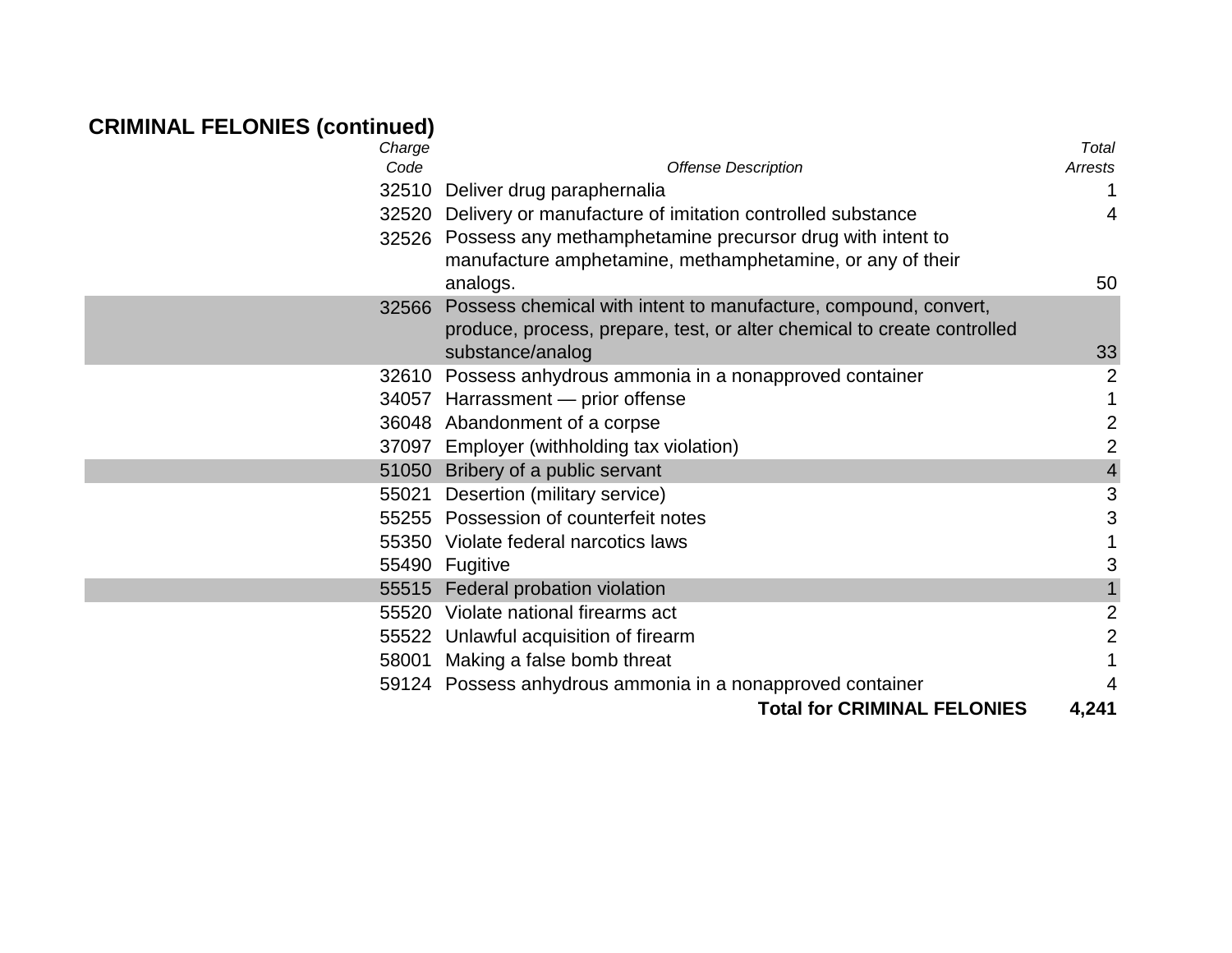#### **CRIMINAL MISDEMEANORS**

| Charge |                                                                                 | Total           |
|--------|---------------------------------------------------------------------------------|-----------------|
| Code   | <b>Offense Description</b>                                                      | Arrests         |
| 13019  | Domestic Assault - 3rd degree - 1st & 2nd offense                               | 54              |
|        | 13041 Assault - 3rd degree (subdivions 1, 2, 4, 6)                              | 40              |
|        | 13051 Assault - 3rd degree (subdivions 3, 5)                                    | 20              |
|        | 13117 Assault - 3rd degree (on law enforcement officer, corrections officer,    |                 |
|        | emergency personnel, highway worker, or probation and parole officer            |                 |
|        | by means of physical injury)                                                    | 8               |
| 13126  | Assault/attempts assault - 3rd degree (on law enforcement officer,              |                 |
|        | corrections officer, emergency personnel, highway worker, or                    |                 |
|        | probation and parole officer by means of physical contact)                      | 33              |
| 13131  | Assault/attempts assault - 3rd degree (on law enforcement officer,              |                 |
|        | corrections officer, emergency personnel, highway worker, or                    |                 |
|        | probation and parole officer/apprehension of physical injury)                   | 11              |
|        | 15000 Theft/stealing (value of property/services is less than \$500) - 1st      |                 |
|        | offense                                                                         | 136             |
| 15001  | Stealing motor fuel                                                             | $\overline{7}$  |
|        | 15075 Theft/attempted theft of cable TV services (less than \$500)              | 1               |
| 15204  | Steal leased or rented property                                                 | $\mathbf{1}$    |
|        | 16050 False imprisonment                                                        | $\mathbf{1}$    |
|        | 19023 Passing bad check (value less than \$500)                                 | 163             |
|        | 19024 Fraudulent stop payment (less than \$500)                                 | $\overline{2}$  |
|        | 19028 Fraudulently obtain/attempt to gain credit goods/services through         |                 |
|        | fraud                                                                           | 1               |
|        | 19044 Fraudulent use of a credit/debit device (less than \$500)                 | 5               |
|        | 19193 Possess fraudulent document as insurance identification card              | 9               |
|        | 19260 Identity theft/attempted identity theft (value up to \$500) – 1st offense | $6\phantom{1}6$ |
|        | 19262 Identity theft/attempted identity theft - 1st offense                     | 28              |
|        | 19503 Fraudulently assist with driver license/permit                            | 1               |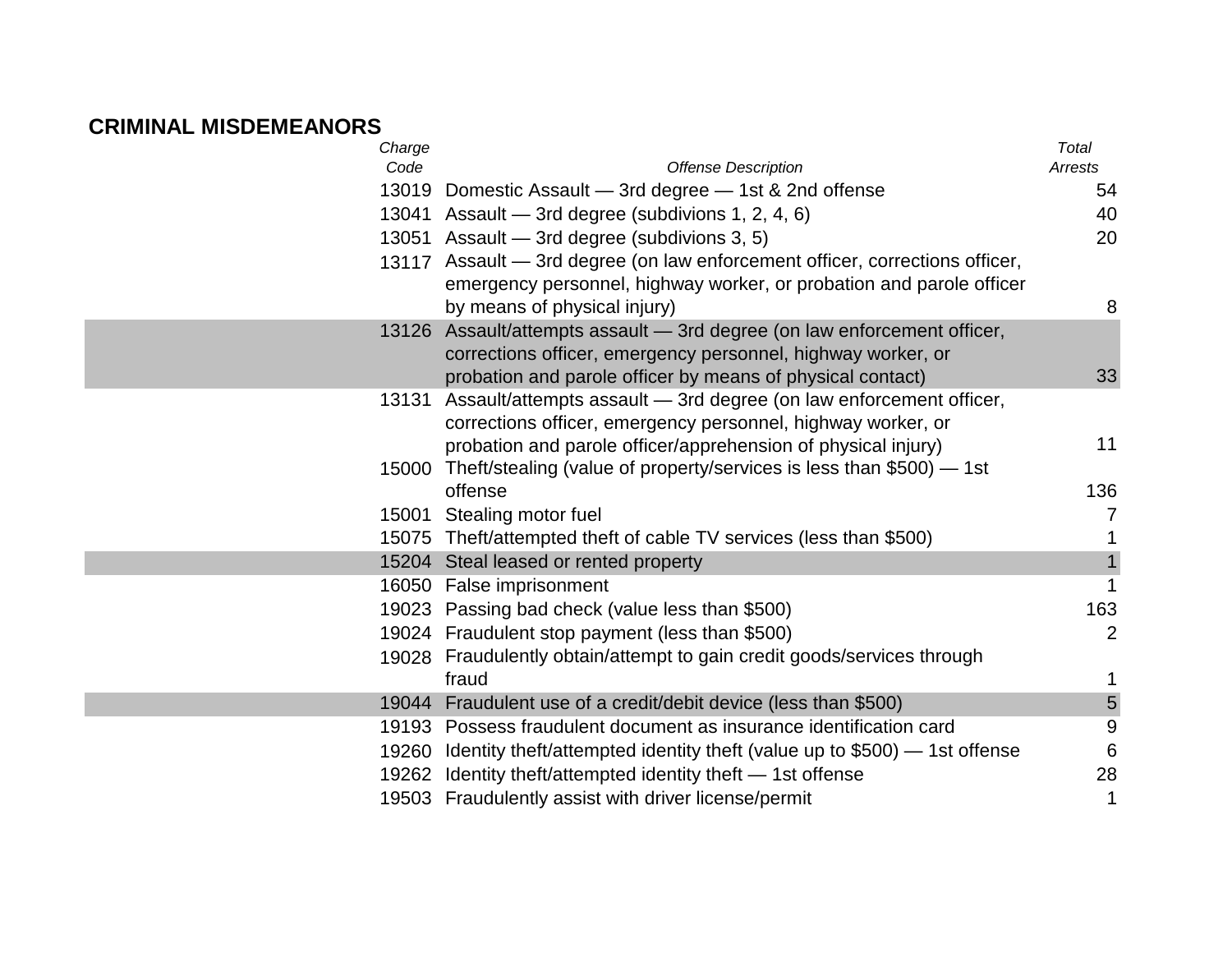| Charge |                                                                           | Total          |
|--------|---------------------------------------------------------------------------|----------------|
| Code   | <b>Offense Description</b>                                                | Arrests        |
|        | 19505 Commit/assists another in committing fraud/deception during license |                |
|        | examination                                                               | $\mathbf{1}$   |
|        | 20085 Present false ID (gambling boat) – 2nd or subsequent offense        | $\overline{2}$ |
|        | 20090 Present false ID (gambling boat) - 1st offense                      | 133            |
|        | 20227 Person under 21 years old making/attempt to make wager on           |                |
|        | excursion gambling boat                                                   | 13             |
|        | 20229 Aid person under 21 in entering or making a wager on gambling boat  |                |
|        | -2nd or subsequent offense                                                | 1              |
|        | 20231 Aid person under 21 in entering or making a wager on gambling boat  |                |
|        | - 1st offense                                                             | 14             |
|        | 21010 Prostitution                                                        | $\overline{2}$ |
|        | 22010 Sexual misconduct - 1st degree                                      | 1              |
|        | 22012 Sexual misconduct - 2nd degree - prior offender                     | 1              |
|        | 22013 Sexual misconduct - 2nd degree                                      | 12             |
|        | 22115 Child molestation - 2nd degree                                      | $\overline{2}$ |
|        | 23030 Tampering with utility meter - 2nd degree                           | $\mathbf{1}$   |
|        | 23032 Tampering with property of another - 2nd degree                     | 4              |
|        | 23041 Tamper with motor vehicle - 2nd degree                              | 27             |
|        | 23044 Tamper with airplane/motor boat - 2nd degree                        | 3              |
|        | 23136 Property damage - 2nd degree                                        | 48             |
|        | 24026 Receiving stolen property                                           | 60             |
|        | 26041 Non-support                                                         | 44             |
|        | 26050 Endangering the welfare of a child - 2nd degree                     | 64             |
|        | 26057 Endangering the welfare of a child - 2nd degree (intoxication/BAC & |                |
|        | vehicular)                                                                | 237            |
|        | 26150 Violation of education requirement for a child                      | 3              |
|        | 27012 Making false report                                                 | 26             |
|        | 27015 File false report on emergency phone                                | 1              |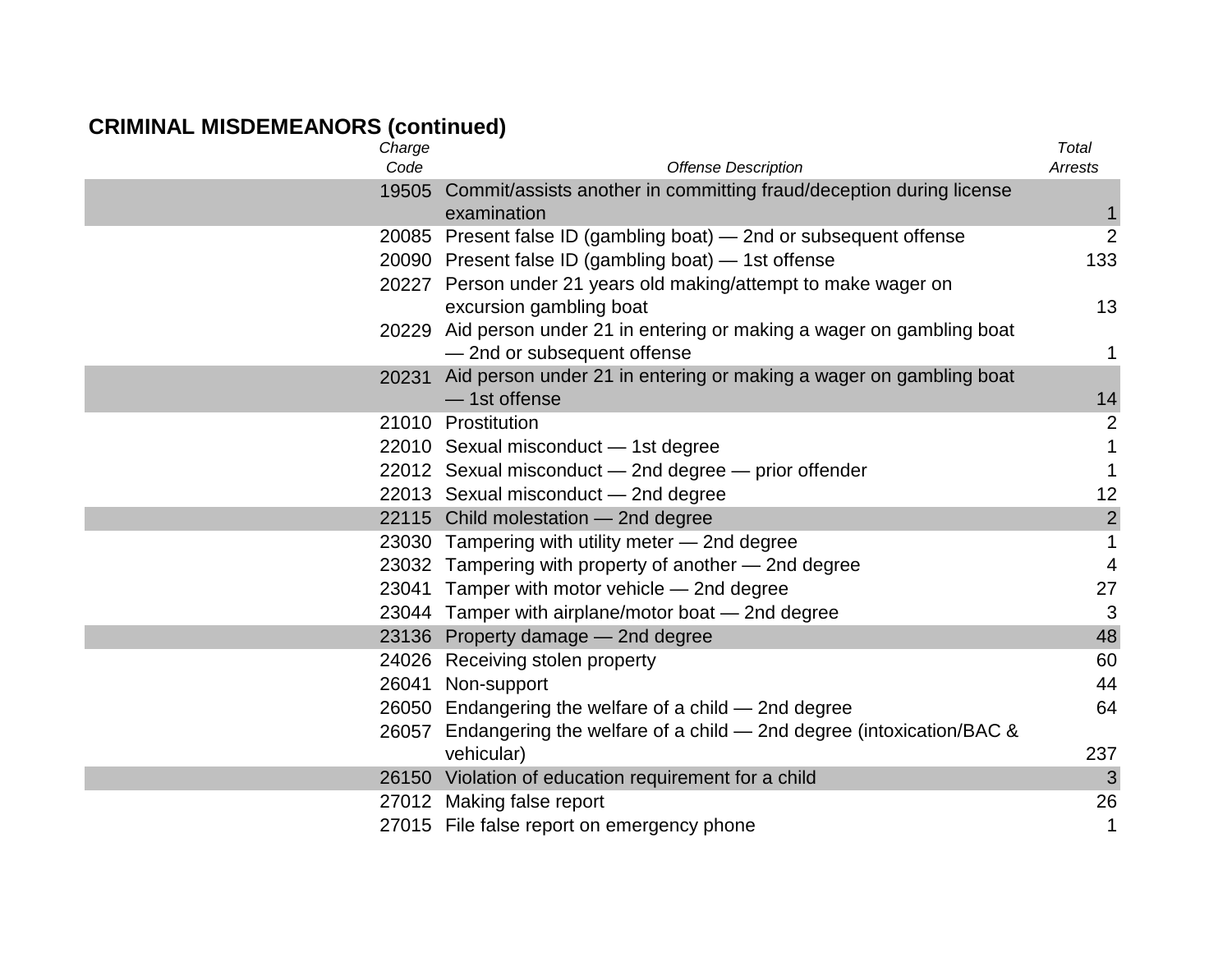| Charge |                                                                                           | Total          |
|--------|-------------------------------------------------------------------------------------------|----------------|
| Code   | <b>Offense Description</b>                                                                | Arrests        |
|        | 27017 Misusing 9-1-1                                                                      | $\overline{2}$ |
|        | 27040 Resist/interfere with arrest                                                        | 202            |
|        | 27060 Refusal to identify as a witness                                                    | 5              |
|        | 27075 Failure to obey deputy sheriff/sheriff                                              | 1              |
|        | 27078 Failure to stop/obey signal/direction of law enforcement                            | 9              |
|        | 27080 Willfully resist/oppose member of the Patrol in proper discharge of<br>their duties | 23             |
|        | 27088 Willfully resist/oppose member of law enforcement in proper                         |                |
|        | discharge of their duties                                                                 | 5              |
|        | 27090 Failed to stop/obey reasonable signal direction of highway patrolman                | 18             |
|        | 28040 Escape from custody                                                                 | 4              |
|        | 28175 Fugitive from out-of-state                                                          | 5              |
|        | 29028 Violation of law/provision of constitution by carrier/fail to obey/aid in           |                |
|        | failure to obey when there is no other penalty                                            | 1              |
|        | 29040 Hindering prosecution                                                               | 9              |
|        | 29101 Making a false declaration                                                          | 10             |
|        | 29120 Tampering with physical evidence                                                    | 17             |
|        | 29145 False impersonation of a law enforcement officer                                    | 1              |
|        | 29152 False impersonation                                                                 | 1              |
|        | 29162 Simulating legal process                                                            | 1              |
|        | 29175 Violate order of protection for adult - 1st offense                                 | 30             |
|        | 29177 Violate child protection order - 1st offense                                        | 5              |
|        | 29342 Obstructing government operations                                                   | 1              |
|        | 29385 Failure to appear - misdemeanor                                                     | 106            |
|        | 29395 Failure to appear - infraction/municipal ordinance                                  | 160            |
|        | 29406 Probation/parole violation                                                          | 78             |
|        | 29470 Criminal contempt of court                                                          | 31             |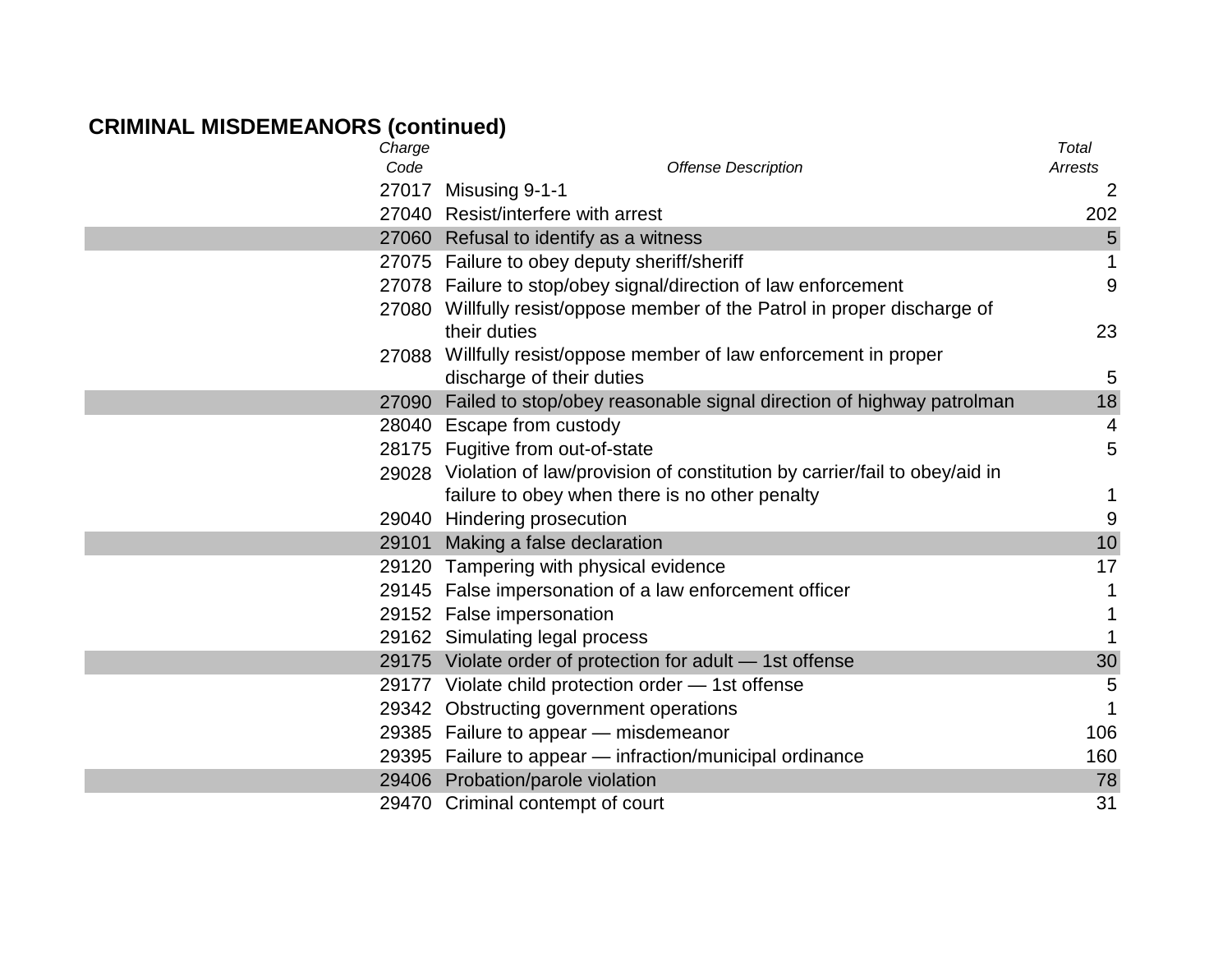| Charge |                                                                                                                                                              | Total           |
|--------|--------------------------------------------------------------------------------------------------------------------------------------------------------------|-----------------|
| Code   | <b>Offense Description</b>                                                                                                                                   | Arrests         |
|        | 31037 Unlawful use of a weapon (subsection 6, 7, 8)                                                                                                          | 3               |
|        | 31090 Possess/manufacture/sell illegal weapon                                                                                                                | 19              |
|        | 31112 Possession of a defaced firearm                                                                                                                        | 1               |
|        | 31165 Unlawful use of loaded firearm by intoxicated person                                                                                                   | $\mathbf{1}$    |
|        | 32457 Misdemeanor (possession of up to 35 grams of marijuana)                                                                                                | 3,318           |
|        | 32459 Possession of up to 35 grams of synthetic cannabinoid                                                                                                  | 238             |
|        | 32504 Unlawful use of drug paraphernalia                                                                                                                     | 3,276           |
|        | 32515 Possession of imitation controlled substance                                                                                                           | 35              |
|        | 32614 Purchase/receive/acquire more than nine grams of drug product<br>containing ephedrine/phenylpropanolamine/pseudoephedrine/etc.<br>within 30-day period |                 |
|        | 32617 Dispense/sell/purchase/receive/acquire ephedrine/ pseudoephedrine                                                                                      | $\mathbf{1}$    |
|        | 33022 Give false age when under 21 years old                                                                                                                 | $\mathbf{1}$    |
|        | 33030 Supply liquor to a minor/intoxicated person                                                                                                            | 77              |
|        | 33033 Fail to stop person under 21 from drinking/possessing intoxicating                                                                                     |                 |
|        | liquor - 2nd or subsequent offense                                                                                                                           | $\overline{2}$  |
|        | 33037 Fail to stop person under 21 from drinking/possessing intoxicating<br>liquor - 1st offense                                                             | $6\phantom{1}6$ |
| 33040  | Minor purchase/attempt to purchase or possession of liquor - 1st<br>offense                                                                                  | 739             |
|        | 33041 Minor purchase/attempt to purchase or possession of liquor – 2nd or<br>subsequent offense                                                              | 3               |
|        | 33045 Minor visibly intoxicated (BAC .02% or higher) - 1st offense                                                                                           | 607             |
|        | 33046 Minor visibly intoxicated (BAC .02% or higher) — 2nd or subsequent                                                                                     |                 |
|        | offense                                                                                                                                                      | 13              |
|        | 33130 Possess illegal alcohol                                                                                                                                | $\mathbf{1}$    |
|        | 34013 Peace disturbance - 1st offense                                                                                                                        | 13              |
|        |                                                                                                                                                              |                 |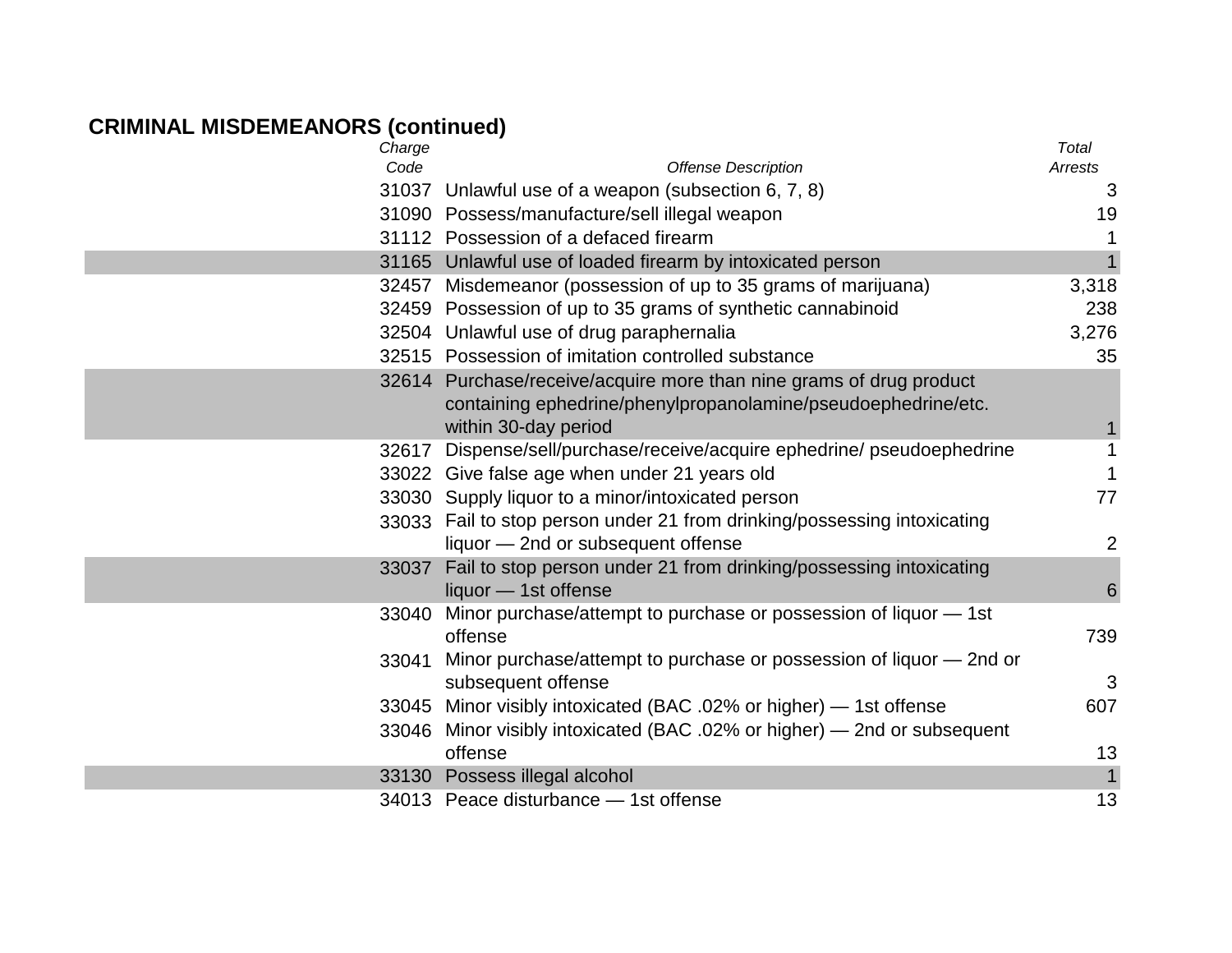| Charge |                                                                           | Total          |
|--------|---------------------------------------------------------------------------|----------------|
| Code   | <b>Offense Description</b>                                                | Arrests        |
|        | 34020 Private peace disturbance                                           | 2              |
|        | 34059 Harassment of a person 17 years old or less                         | $9\,$          |
|        | 34241 Stalking - 1st offense                                              | $\overline{2}$ |
|        | 36012 Failure to display pilot's license                                  | $\overline{2}$ |
|        | 36033 Violate zoning regulations, restrictions, orders (2nd and 3rd class |                |
|        | counties)                                                                 | $\mathbf 1$    |
|        | 36060 Littering                                                           | 264            |
|        | 36185 Sell tobacco to a person under 18 years old                         |                |
|        | 36530 Animal neglect or abandonment - 1st offense                         | 3              |
|        | 36540 Animal abuse - 1st offense                                          | 5              |
|        | 37014 Willfully failed to make sales tax return/pay sales tax             |                |
|        | 37120 Sales without a retail license                                      |                |
|        | 39010 Violate fish and game law                                           | $\overline{2}$ |
|        | 39030 Taking wildlife illegally                                           | 3              |
|        | 39045 Interfering with hunting, fishing, or trapping - 1st degree         |                |
|        | 39400 Activites violation in a non-designated conservation area           | 4              |
|        | 39500 Failure to produce fishing license                                  | 1              |
|        | 48877 Park vehicle in a handicap zone                                     |                |
|        | 48878 Fail to provide proper authorization for parking in handicap zone   | 27             |
|        | 54047 Assault police animal                                               | $\mathbf{1}$   |
|        | 54121 Failure of motor vehicle dealer/manufacturer or boat                |                |
|        | dealer/manufacturer to obtain license - 1st offense                       | 1              |
|        | 54196 Possess/use beer bong/expanded cooler                               | 29             |
|        | 54200 Non registration of a vessel                                        | 74             |
|        | 54201 Permit operation of boat without registration                       | $\overline{2}$ |
|        | 54202 Expired registration                                                | 176            |
|        | 54203 Numbers not on both sides                                           | $\overline{2}$ |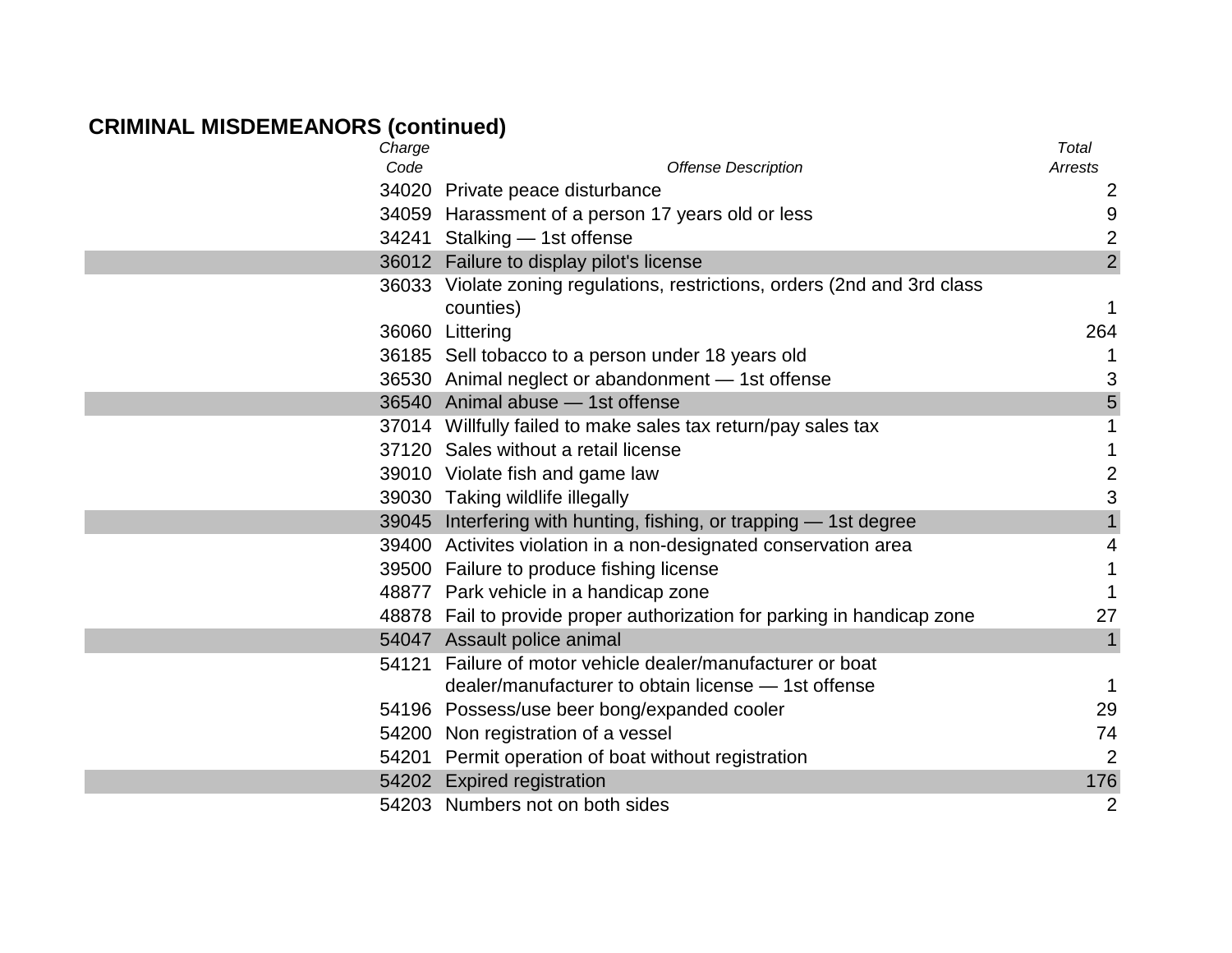| Charge |                                                                          | Total                   |
|--------|--------------------------------------------------------------------------|-------------------------|
| Code   | <b>Offense Description</b>                                               | Arrests                 |
|        | 54204 Leaving the scene of a vessel accident                             | 4                       |
|        | 54206 Violation of the 60-day reciprocity of watercraft                  | 3                       |
|        | 54207 Registration decals not displayed on watercraft                    |                         |
|        | 54208 Missing/illegible registration numbers on watercraft               |                         |
|        | 54209 Registration numbers not spaced properly                           | 3                       |
|        | 54210 Registration not aboard (vessel)                                   | $\overline{\mathbf{c}}$ |
|        | 54211 Registration not displayed (vessel)                                | $\overline{c}$          |
|        | 54215 Registration numbers not contrasting in color on watercraft        | $\overline{c}$          |
|        | 54221 Nonregistration of a vessel                                        | $\overline{1}$          |
|        | 54222 Owner of documented vessel failed to register with DOR             | 13                      |
|        | 54223 Owner of vessel failed to register/title with DOR                  | 1                       |
|        | 54226 Operate motorboat over 30 mph (sunset/sunrise rule)                | 13                      |
|        | 54227 Failed to display flag                                             | 1                       |
|        | 54228 Operate watercraft in excess of slow/no wake speed within 50 yards |                         |
|        | of vessel displaying flag                                                | 5                       |
|        | 54259 Violation of muffler regulations for motorboat                     | 7                       |
|        | 54261 Sound exceeding 86 decibels                                        | 3                       |
|        | 54270 Navigation light burned out on vessel                              |                         |
|        | 54271 Display lights other than prescribed on watercraft                 | 14                      |
|        | 54272 Not displaying navigation lights                                   | 113                     |
|        | 54273 Insufficient personal flotation devices                            | 162                     |
|        | 54276 Personal flotation devices not available                           | $\overline{c}$          |
|        | 54278 Improper watercraft ventilation                                    |                         |
|        | 54279 Insufficient number of watercraft fire extinguishers               | 3                       |
|        | 54281 Watercraft fire extinguisher not in serviceable condition          | 1                       |
| 54289  | Allow person under seven years old on watercraft without wearing a       |                         |
|        | personal floatation device                                               | 45                      |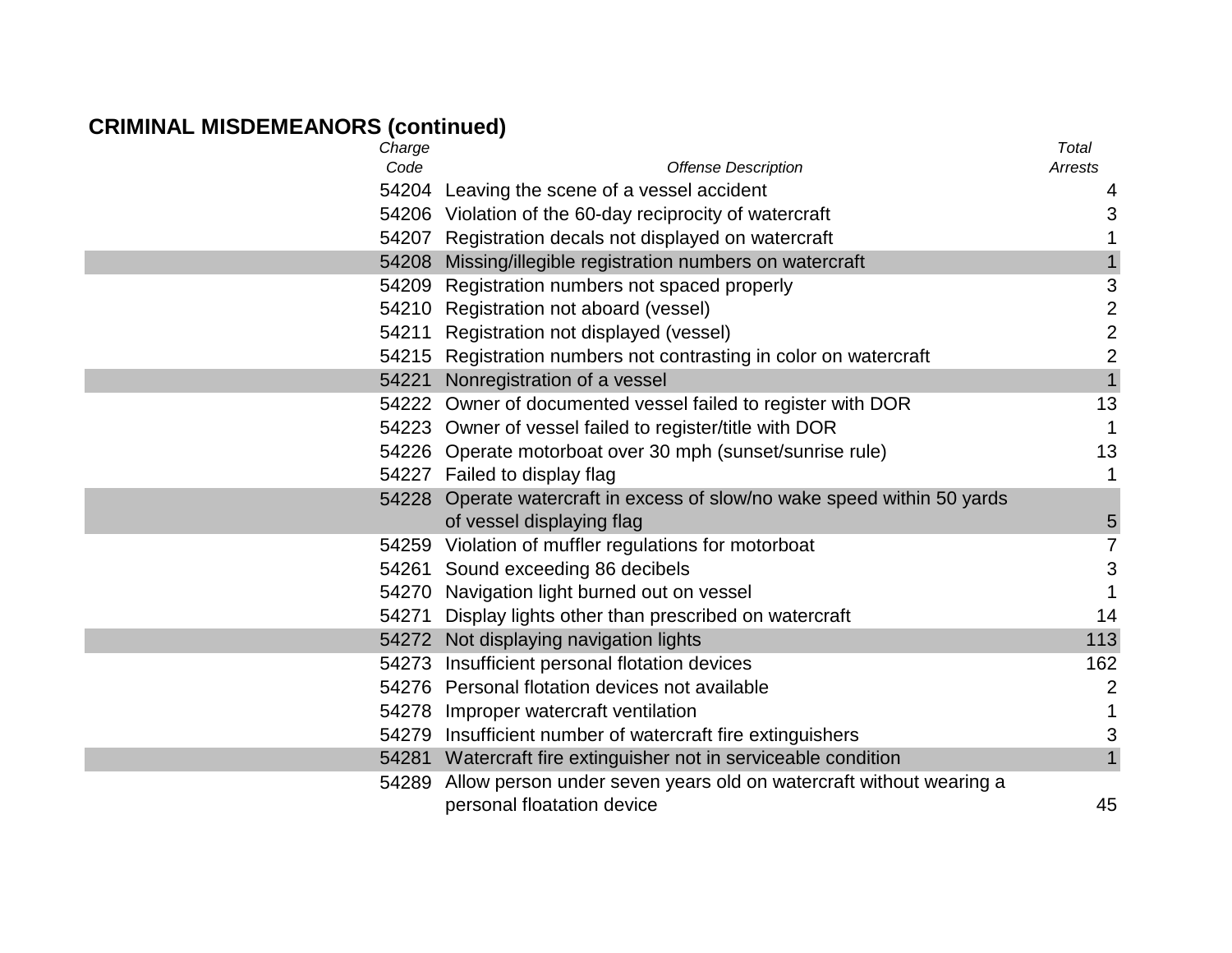| Total                                                                                   |
|-----------------------------------------------------------------------------------------|
| <b>Offense Description</b><br>Arrests                                                   |
| 54300 Operating a vessel in a reckless manner<br>3                                      |
| 54303 Operating a motorboat/watercraft while intoxicated<br>18                          |
| $\overline{\mathcal{A}}$<br>54311 Operating a vessel while intoxicated — prior offender |
| 173                                                                                     |
| 54315 Negligent operation of a vessel – 1st offense<br>3                                |
| 54320 Parasailing violation without observer/between sunset and sunrise<br>1            |
| 25<br>54322 Operate personal watercraft in unsafe, reckless, or imprudent manner        |
| 54323 Operated personal watercraft in excess of slow no-wake speed<br>44                |
| 12<br>54324 Pull person on water skis/surfboard/similar device without observer         |
| 39<br>54325 Operate a personal watercraft without a floatation device                   |
| $\overline{2}$<br>54326 Cutoff switch not attached to person's body                     |
| 12<br>54327 Permit operation of personal watercraft (violate Section 306.142)           |
| 54329 Operating personal watercraft without supervision while under 14                  |
| 8                                                                                       |
| 20<br>54330 Towing skier without a mirror or an observer                                |
| 54331 Towing skier between the hours of sunset and sunrise<br>6                         |
| 54333 Towing skier so as to make skier collide with any object<br>1                     |
| $\overline{2}$<br>54336 Underage operator of motorboat not under direct supervision     |
| 54343 Operated vessel in violation of regulatory markers<br>69                          |
| 54345 Operating motorboat in careless or imprudent manner<br>10                         |
| 24<br>54347 Fail to exercise highest degree of care of watercraft                       |
| 14                                                                                      |
| 54349 Vessel exceeds slow/no-wake speed within 100 feet of emergency                    |
| $\mathbf{1}$                                                                            |
| 133                                                                                     |
| 80<br>54356 Operate vessel without safety identification card                           |
|                                                                                         |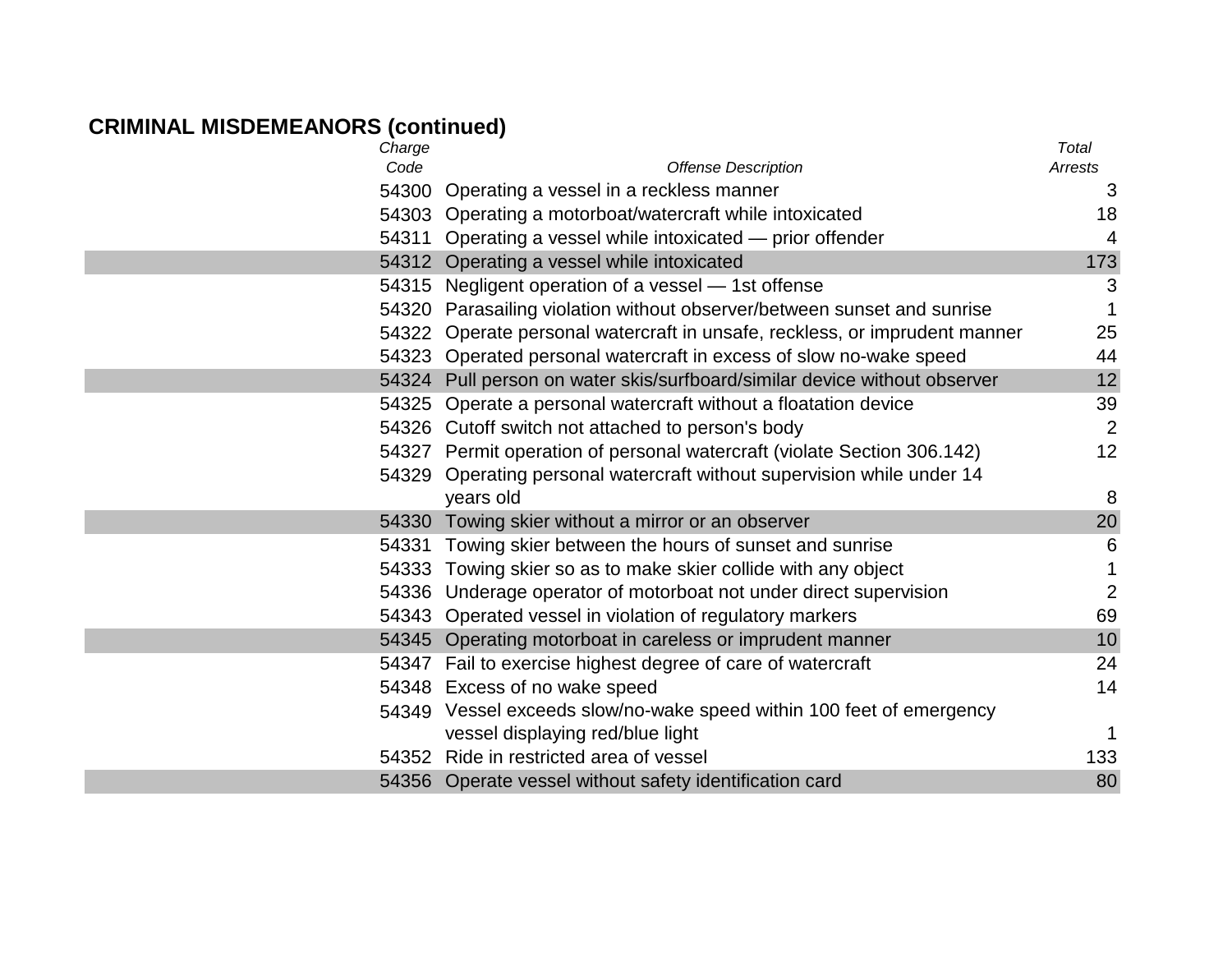| Charge |                                                                              | <b>Total</b>   |
|--------|------------------------------------------------------------------------------|----------------|
| Code   | <b>Offense Description</b>                                                   | Arrests        |
|        | 54360 Hold water event without permit                                        |                |
|        | 54365 Failed to stop/obey reasonable direction of water patrol officer or to |                |
|        | yield to emergency watercraft                                                | $\overline{2}$ |
|        | 54383 Use glass container on the waterways                                   | 6              |
|        | 54385 Improper trash container (vessel)                                      | 11             |
|        | 54387 Improper disposal of waste materials                                   | 12             |
|        | 54389 Glass not secured safely (vessel)                                      | 22             |
|        | 54453 Outboard motor not registered                                          | 3              |
|        | 54710 Operate a motor vehicle in a nondesignated area in state park          | 2              |
|        | 54828 Violate licensing rules/regulations for private investigators/agencies |                |
|        | 55030 Violate U.S. immigration law                                           | 10             |
|        | 57015 Trespass on railroad property                                          | $\mathbf 1$    |
|        | 57042 Trespass - 1st degree                                                  | 693            |
|        | 57052 Trespass on real property                                              |                |
|        | 57060 Trespassing - 2nd degree                                               | 18             |
|        | 57130 Invasion of privacy - 2nd degree                                       |                |
|        | 90340 Animal license                                                         |                |
|        | 93430 Miscellaneous non-moving violation                                     |                |
|        | 99010 Hold for safe keeping                                                  |                |
|        | 99020 Missing juvenile                                                       | 7              |
|        | 99045 Detain for mental health                                               | 3              |
|        | 99050 Conveyed unfit person                                                  | 17             |
|        | TALAL LAY ADIMINIAI                                                          | <b>011</b>     |

**Total for CRIMINAL MISDEMEANORS 12,844**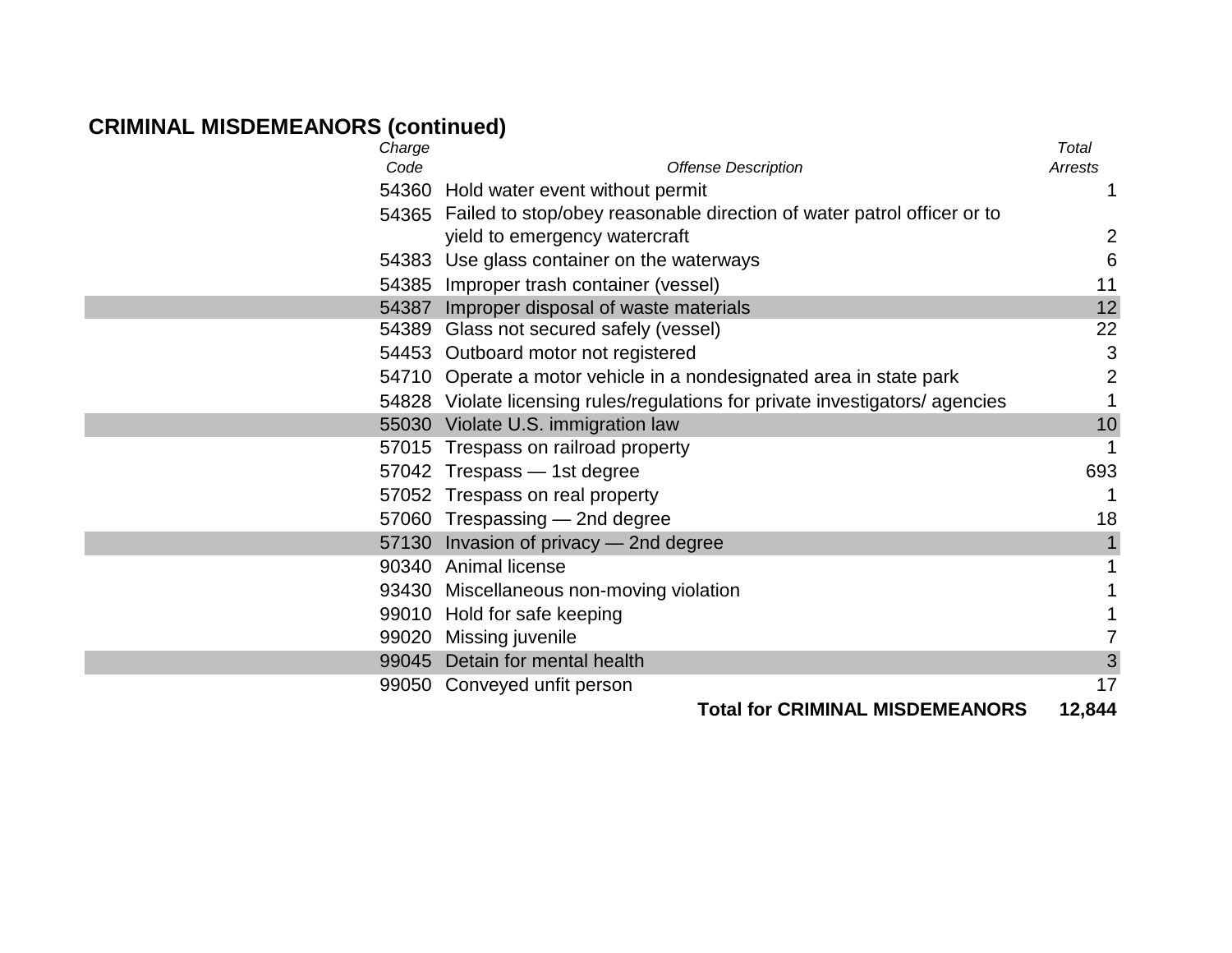#### **DRIVER LICENSE & SAFETY RESPONSIBILITY**

| Charge |                                                                                  | Total   |
|--------|----------------------------------------------------------------------------------|---------|
| Code   | <b>Offense Description</b>                                                       | Arrests |
|        | 46022 Drive motor vehicle on highway while owner's registration is               |         |
|        | suspended/revoked                                                                | 101     |
|        | 46603 Made false statement/affidavit                                             | 2       |
|        | 46608 Operate vehicle without a license - 1st/2nd offense                        | 4,689   |
|        | 46611 Driving while revoked (assisting with license application fraud)           | 3       |
|        | 46612 Driving while revoked (assisting with license application fraud)           | 2       |
|        | 46614 Motorcycle license not valid - 1st/2nd offense                             | 304     |
|        | 46616 Driving while revoked (failed to stop for school bus)                      | 1       |
|        | 46618 Violate provisions regarding intermediate driver's license/instruction     |         |
|        | permit                                                                           | 326     |
|        | 46620 Permit unvalidated licensee to operate motorcycle                          | 1       |
| 46623  | Operate motor vehicle without obtaining new driver's license after<br>revocation | 124     |
| 46627  | Possess fictitious/canceled/suspended/revoked/altered driver's                   |         |
|        | license                                                                          | 39      |
|        | 46630 Represented the driver's license of another to be his/hers                 | 18      |
|        | 46631 Drove with license revoked (abuse and lose law)                            | 129     |
|        | 46633 Operate motor vehicle with driver's license revoked (chemical test)        | 1,482   |
|        | 46634 Driving while revoked (suspended for points)                               | 977     |
| 46635  | Loaned driver's license to another                                               | 9       |
|        | 46636 Driving while revoked (suspended improper compact state)                   | 20      |
|        | 46637 Operating a motor vehicle while revoked/suspended (failed to submit        |         |
|        | to required DOR exam)                                                            | 40      |
|        | 46638 Driver's license revoked (failure to pay fine/costs)                       | 1,936   |
|        | 46639 Driver revoked (.08 BAC/zero tolerance)                                    | 232     |
| 46641  | Driving while revoked/suspended (.08 BAC/zero tolerance)                         | 394     |
|        | 46643 Driving while revoked (unknown reason)                                     | 155     |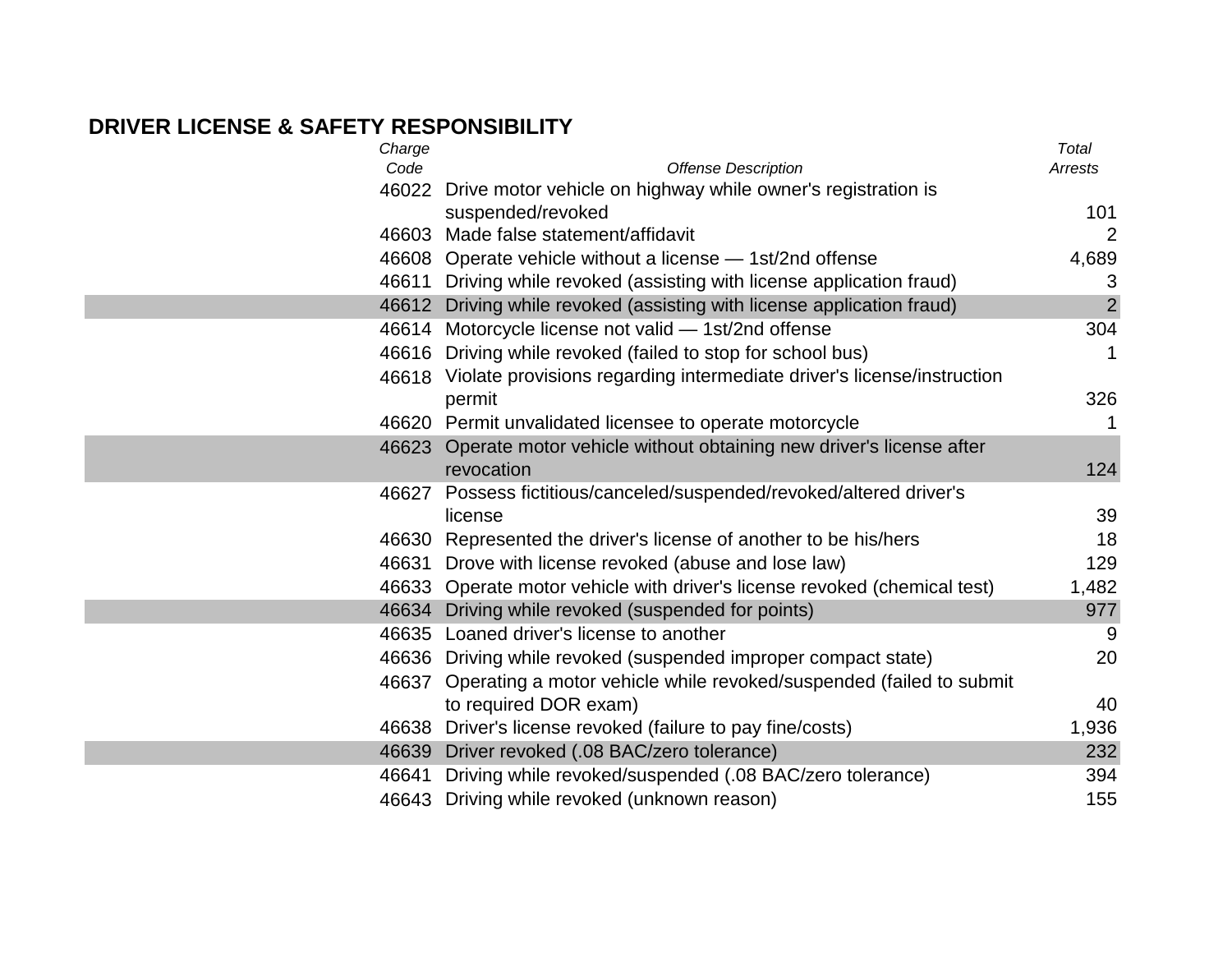# **DRIVER LICENSE & SAFETY RESPONSIBILITY (continued)**

| Charge |                                                                           | Total          |
|--------|---------------------------------------------------------------------------|----------------|
| Code   | <b>Offense Description</b>                                                | Arrests        |
|        | 46645 Let child under 16 years old drive                                  | 11             |
|        | 46650 Let unauthorized person drive                                       | 98             |
|        | 46671 Altered operator's license/ID card                                  | $\overline{2}$ |
|        | 46679 Operated motor vehicle while driver's license/priviledge revoked    |                |
|        | (nonpayment of child support)                                             | 395            |
|        | 46680 Person less than 21 years old possessed reproduced/modified/        |                |
|        | altered driver's license/military ID/ID card                              | 10             |
| 46700  | Drive commercial vehicle without commercial driver's license              | $\overline{7}$ |
|        | 46703 Drive commercial motor vehicle without the proper class of license/ |                |
|        | endorsement                                                               | 80             |
|        | 46705 Drive commercial vehicle without commercial driver's license        | 150            |
|        | 46707 Violate operator's license restriction                              | 31             |
|        | 46714 Drive commercial motor vehicle while driver is disqualified from    |                |
|        | operating commercial motor vehicle                                        | 49             |
|        | 46716 Drive commercial motor vehicle while commercial driver's license is |                |
|        | revoked/suspended/canceled                                                | 162            |
|        | 46730 Driving while revoked/suspended (Section 302.304.17)                | 9              |
| 46740  | Driving while revoked/suspended (Section 577.041.10)                      | $\overline{2}$ |
| 46760  | Operating vehicle without valid license - 1st offense                     | 2,169          |
|        | 46762 Operate vehicle without valid license – 2nd offense                 | 145            |
|        | 46764 Operate motorcycle when driver's license is not validated for such  |                |
|        | operation - 1st offense                                                   | 112            |
|        | 46766 Operate motorcycle when driver's license is not validated for such  |                |
|        | operation - 2nd offense                                                   | 5              |
|        | 46768 Permit unvalidated licensee to operate motorcycle - 1st offense     | $\overline{2}$ |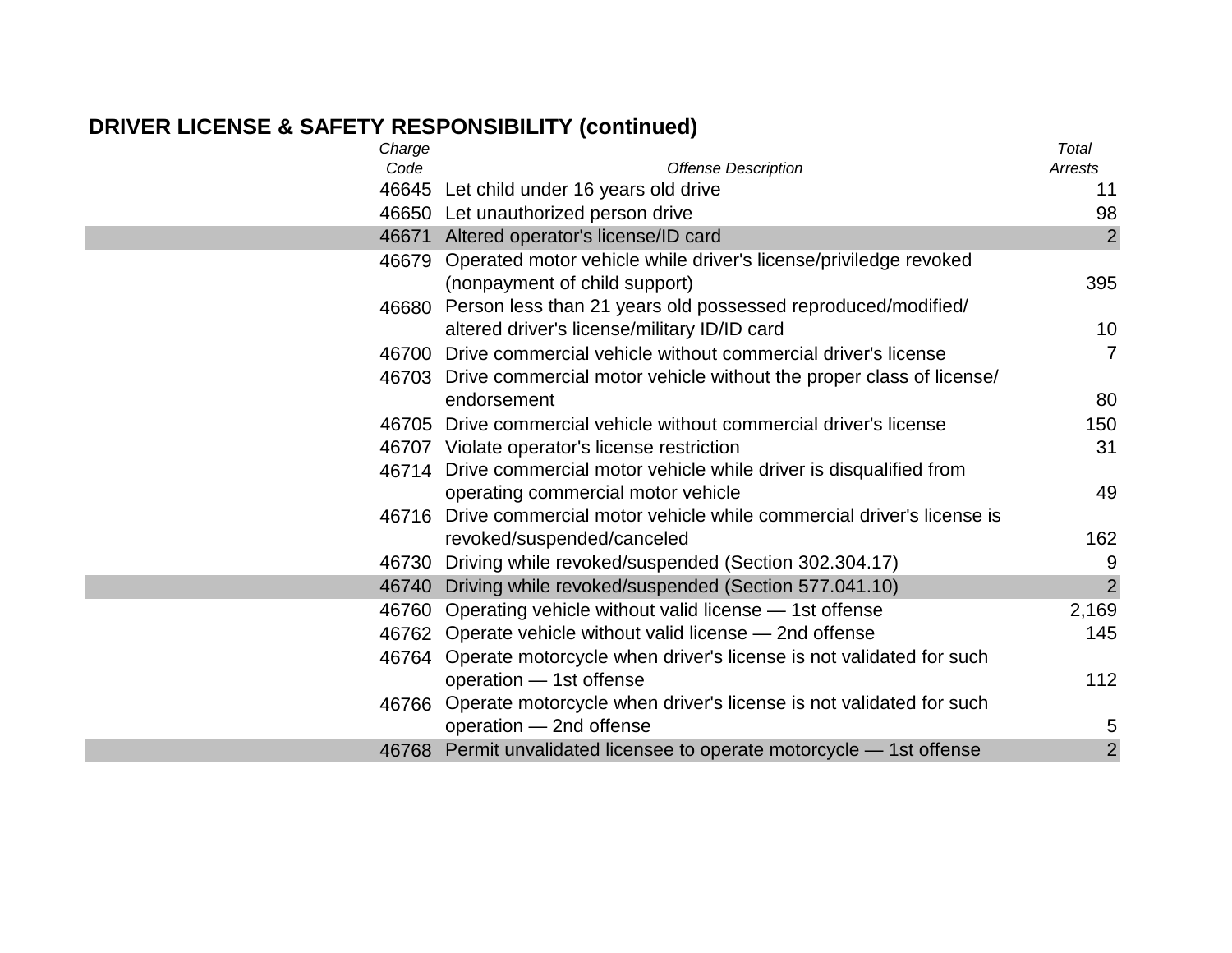# **DRIVER LICENSE & SAFETY RESPONSIBILITY (continued)**

| Charge |                                                                               | Total          |
|--------|-------------------------------------------------------------------------------|----------------|
| Code   | <b>Offense Description</b>                                                    | Arrests        |
|        | 46770 Operate vehicle with an instruction permit or license issued to another |                |
|        | - 1st offense                                                                 | 3              |
|        | 46774 Operate vehicle with an instruction permit or license issued to another |                |
|        | - 2nd or subsequent offense                                                   | $\overline{2}$ |
|        | 46776 Driving while revoked/suspended - 1st offense                           | 2,638          |
|        | 46778 Driving while revoked/suspended – 2nd or subsequent offense             | 501            |
|        | 46780 Driving while revoked/suspended                                         | 108            |
|        | 46810 Forged/misrepresented motor vehicle accident information to DOR         | 4              |
|        | 46818 Drive motor vehicle while driver's license is suspended/revoked         |                |
|        | (Chapter 303)                                                                 | 440            |
|        | 46835 No financial responsibility                                             | 14,928         |
|        | 46836 Failed to maintain financial responsibility                             | 8,419          |
|        | 46837 Operate motor vehicle owned by another knowing owner of vehicle         |                |
|        | has not maintained financial responsibility                                   | 1,242          |
|        | 46838 Operate motor vehicle owned by another knowing owner of vehicle         |                |
|        | has not maintaned financial responsibility                                    | 932            |
| 46863  | Knowingly display invalid evidence of liability insurance                     | 165            |
| 46865  | Invalid insurance card                                                        | $\overline{2}$ |
|        | 46870 Knowingly rent motor vehicle without interlock                          |                |
| 47366  | Violate restriction on license (vison)                                        | 68             |
|        | 47369 Violate restriction on license (physical infirmity)                     | 1              |
|        | 49495 Operate commercial motor vehicle beginning at issuance of order until   |                |
|        | it expires $-$ 1st offense                                                    | 2              |
|        | <b>Total for DRIVER LIC. &amp; SAFETY RESPONSIBILITY</b>                      | 43,879         |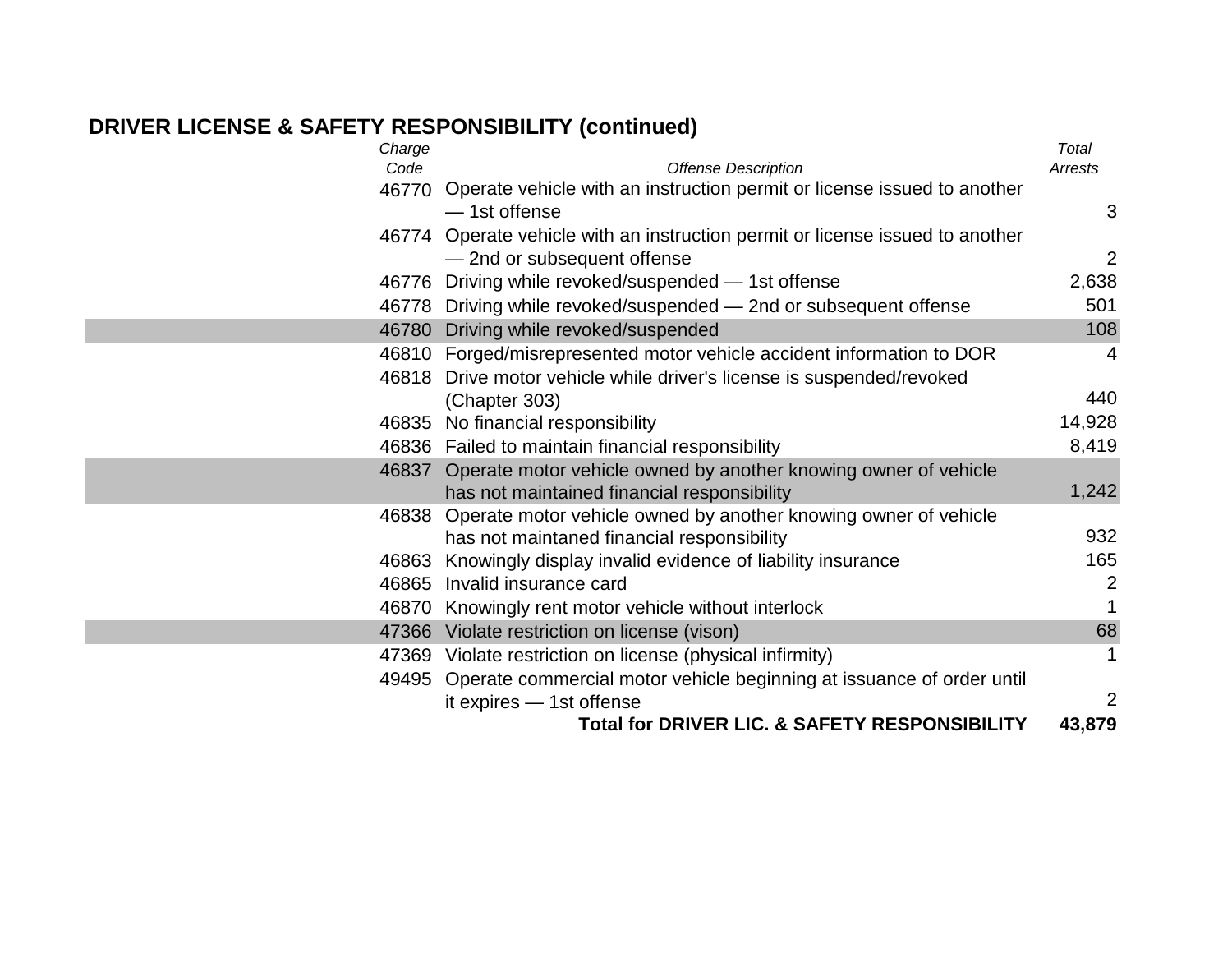#### **HAZARDOUS VEHICLE CONDITION VIOLATION**

| Charge |                                                                            | Total          |
|--------|----------------------------------------------------------------------------|----------------|
| Code   | <b>Offense Description</b>                                                 | Arrests        |
|        | 47350 Driver failed to secure child 80 pounds or more or over 4'9" in seat |                |
|        | belt/safety seat                                                           | 832            |
| 47355  | Driver failed to secure child less than eight years old in a child         |                |
|        | restraint/booster seat                                                     | 1,878          |
|        | 47361 Failed to wear a seat belt                                           | 1              |
|        | 47367 Driver failed to wear a seat belt                                    | 57,218         |
|        | 47368 Person under 18 years old operating truck failed to wear properly    |                |
|        | adjusted/fastened seat belt                                                | 82             |
| 47370  | Driver failed to secure child less than 16 years old in properly           |                |
|        | adjusted/fastened seat belt.                                               | 94             |
|        | 47389 Failed to dim lights                                                 | 176            |
|        | 47400 Operated a truck with someone under 18 years old riding in           |                |
|        | unenclosed bed                                                             | 30             |
| 48001  | Stopped or parked vehicle in prohibited area established by highway        |                |
|        | commission                                                                 | 13             |
|        | 48002 Illegal stopping or parking                                          | 183            |
|        | 48006 Illegal stopping or parking (immediate threat of accident)           | 47             |
|        | 48008 Illegal stopping or parking (caused accident)                        | 13             |
|        | 48087 Fail to cover/secure vehicle load                                    | 319            |
|        | 48091 Failed to have mud flaps adequate for a truck                        | 57             |
|        | 48093 Failed to display required lighted lamps                             | 137            |
| 48094  | Operated motor vehicle without lighted lamps when using windshield         |                |
|        | wipers                                                                     | 180            |
|        | 48099 No lighted lamps during fog                                          | 27             |
|        | 48107 Failed to equip car/truck/bus with approved headlamps                | 82             |
|        | 48112 Failed to equip motorcycle with approved headlamp                    | $\overline{2}$ |
|        | 48127 Failed to have multiple beam headlamps on car/truck/bus              | $\mathbf{1}$   |
|        | 48137 Improper low beam aim/intensity                                      | $\overline{2}$ |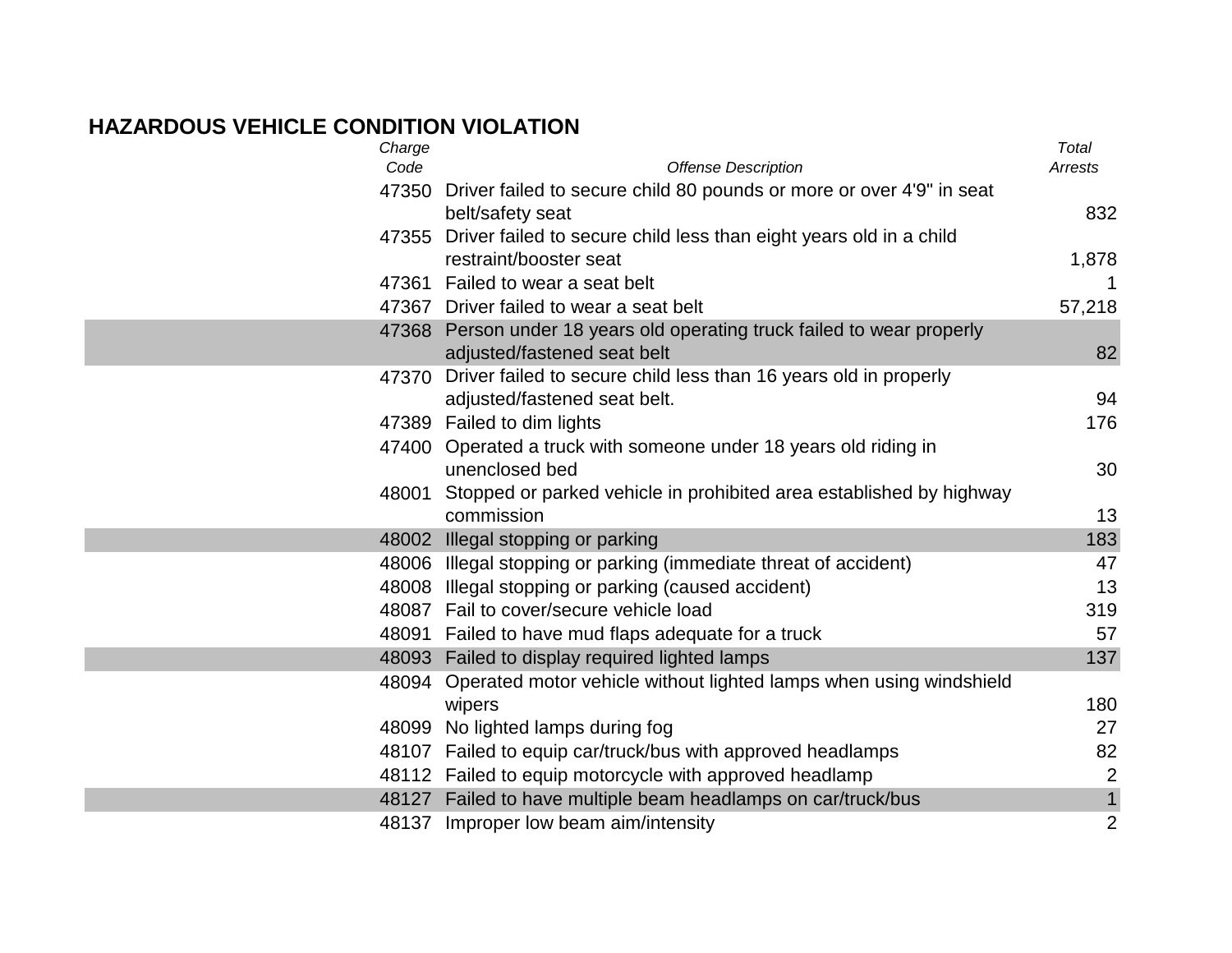#### **HAZARDOUS VEHICLE CONDITION VIOLATION (continued)**

| Charge |                                                                            | <b>Total</b>            |
|--------|----------------------------------------------------------------------------|-------------------------|
| Code   | <b>Offense Description</b>                                                 | Arrests                 |
|        | 48147 Failed to equip motor vehicle with approved taillamps                | 168                     |
|        | 48152 Failed to equip motor vehicle with rear license lamp                 | 145                     |
|        | 48157 No approved reflector on motorcycle                                  | 9                       |
|        | 48162 No approved reflector on rear of motorcycle                          | 21                      |
|        | 48163 Operate motor vehicle knowing inoperable license lamps/taillamps     | 71                      |
|        | 48164 Failed to have single-beam headlamp properly aimed/with intensity to |                         |
|        | see person/vehicles 200 feet                                               | 1                       |
|        | 48172 Illegal auxillary lamps                                              | $\overline{\mathbf{4}}$ |
|        | 48177 Illegal side cowl/fender lamps                                       | $\overline{c}$          |
|        | 48182 Backup lamp lighted when vehicle in forward motion                   | $\mathbf{1}$            |
|        | 48197 Display lighted headlamp that is not white                           | 10                      |
|        | 48202 Display auxiliary lamp that is not white/yellow/amber                | 19                      |
|        | 48207 Display lighted red lamp on front                                    | $\overline{4}$          |
|        | 48217 Used flashing signal for purpose not school bus/mail/emergency       |                         |
|        | vehicle                                                                    | 3                       |
|        | 48222 Failed to have two lighted headlamps                                 | 84                      |
|        | 48227 Display more than four headlamps                                     | $\mathbf{1}$            |
|        | 48232 Failed to display lamps (parked car/truck/bus)                       | $\overline{2}$          |
|        | 48237 Failed to display lamp on farm machine                               | 1                       |
|        | 48242 Failed to display required lighted taillamp/reflector/flashing       |                         |
|        | light/lantern on animal-driven vehicle                                     | 4                       |
|        | 48246 Failed to display triangular emblem                                  | $\overline{2}$          |
|        | 48250 Failed to equip passenger vehicle with front seat belts              | $\mathbf{2}$            |
|        | 48256 Failed to equip with horn                                            | $\mathbf{1}$            |
|        | 48261 Fail to equip with adequate muffler                                  | 53                      |
|        | 48266 Operate vehicle without working brakes                               | 15                      |
|        | 48271 No mirror to reveal road to rear                                     | $\overline{7}$          |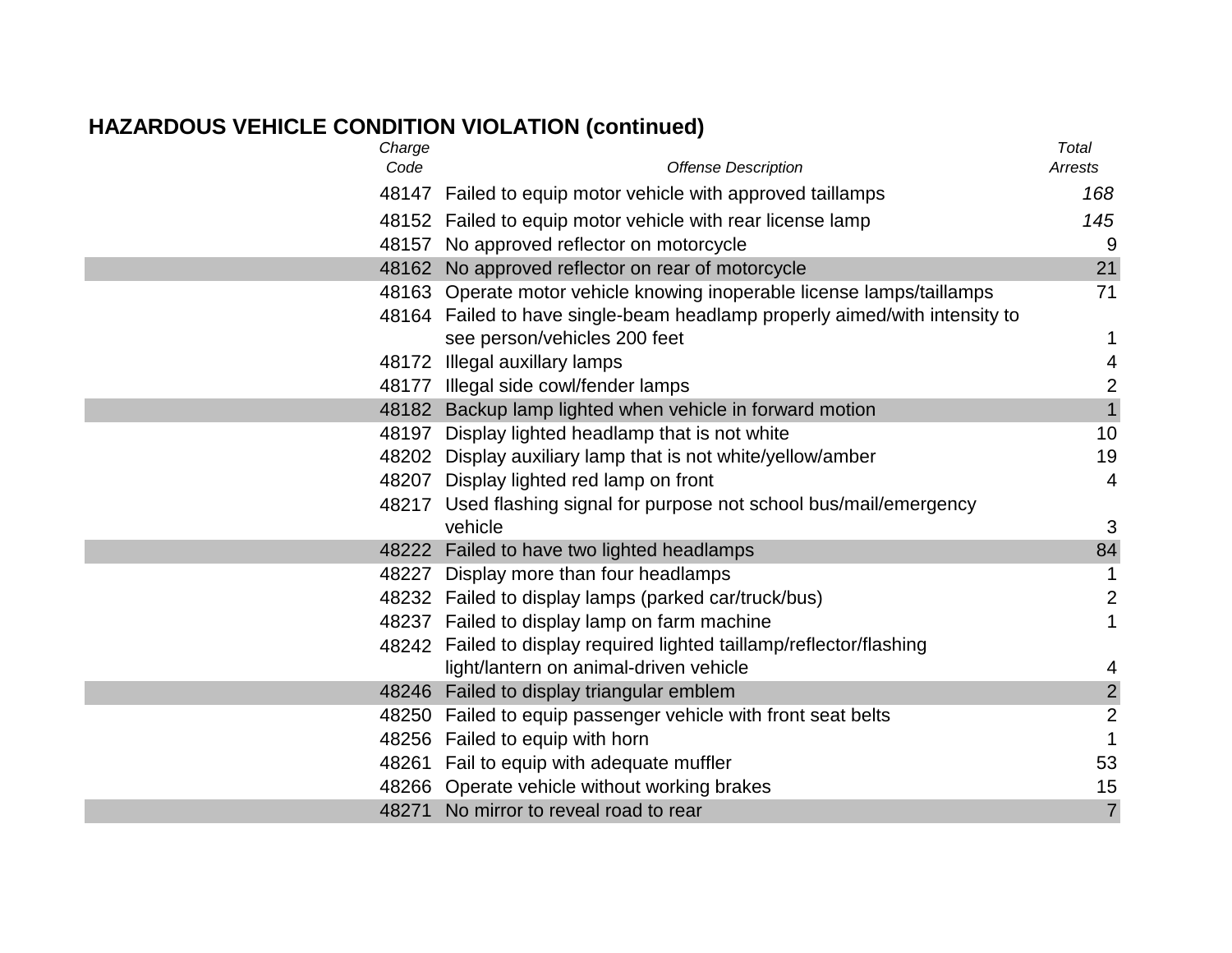# **HAZARDOUS VEHICLE CONDITION VIOLATION (continued)**

| Charge<br>Code | <b>Offense Description</b>                                                     | Total<br>Arrests |
|----------------|--------------------------------------------------------------------------------|------------------|
|                | 48272 Bumpers raised above maximum bumper height                               | 46               |
|                | 48273 Operated motor vehicle without front/rear bumpers                        | 20               |
|                | 48276 Failed to display red flag/lamp on projection exceeding five feet from   |                  |
|                | vehicle                                                                        | 11               |
|                | 48277 Operate motor vehicle without properly equipped bumpers                  | 5                |
|                | 48283 Tow line more than 15 feet                                               | $\overline{1}$   |
|                | 48284 Towed vehicle with improper secondary safety device                      | 108              |
|                | 48289 No lighted lamps on towed vehicle                                        | 29               |
|                | 48295 Used siren/blue lamp when not responding to emergency                    | $\overline{2}$   |
|                | 48300 Used siren/blue lamp without valid permit                                | $\overline{2}$   |
|                | 48416 Operate commercial passenger-carrying vehicle with improper lights       | $\overline{2}$   |
|                | 48422 Violate ignition interlock restriction                                   | 8                |
|                | 48424 Failed to comply with court order requiring ingnition interlock device - |                  |
|                | 1st offense                                                                    | 59               |
|                | 48426 Failed to equip passenger-carrying commercial vehicle with brakes        | 8                |
|                | 48427 Failed to comply with court order requiring ignition interlock device -  |                  |
|                | 2nd offense                                                                    | $\overline{2}$   |
|                | 48438 Motor carrier vehicle failed to properly mount fuel tank                 | 63               |
|                | 48442 Operate motor carrier vehicle with fifth wheel mounted unsafely          | 6                |
|                | 48446 Operate commercial passenger-carrying vehicle on tires fabric            |                  |
|                | exposed/inferior load rate/groove depth                                        | $6\phantom{1}6$  |
|                | 48448 Operate motor carrier vehicle on tires with fabric exposed               | 2,262            |
|                | 48453 Operated motor carrier vehicle with faulty wipers                        |                  |
|                | 48459 Failed to display red flag - four foot projection                        | 16               |
| 48464          | Operated motor carrier vehicle with improper tow bar/fifth                     |                  |
|                | wheel/saddlemount                                                              | 20               |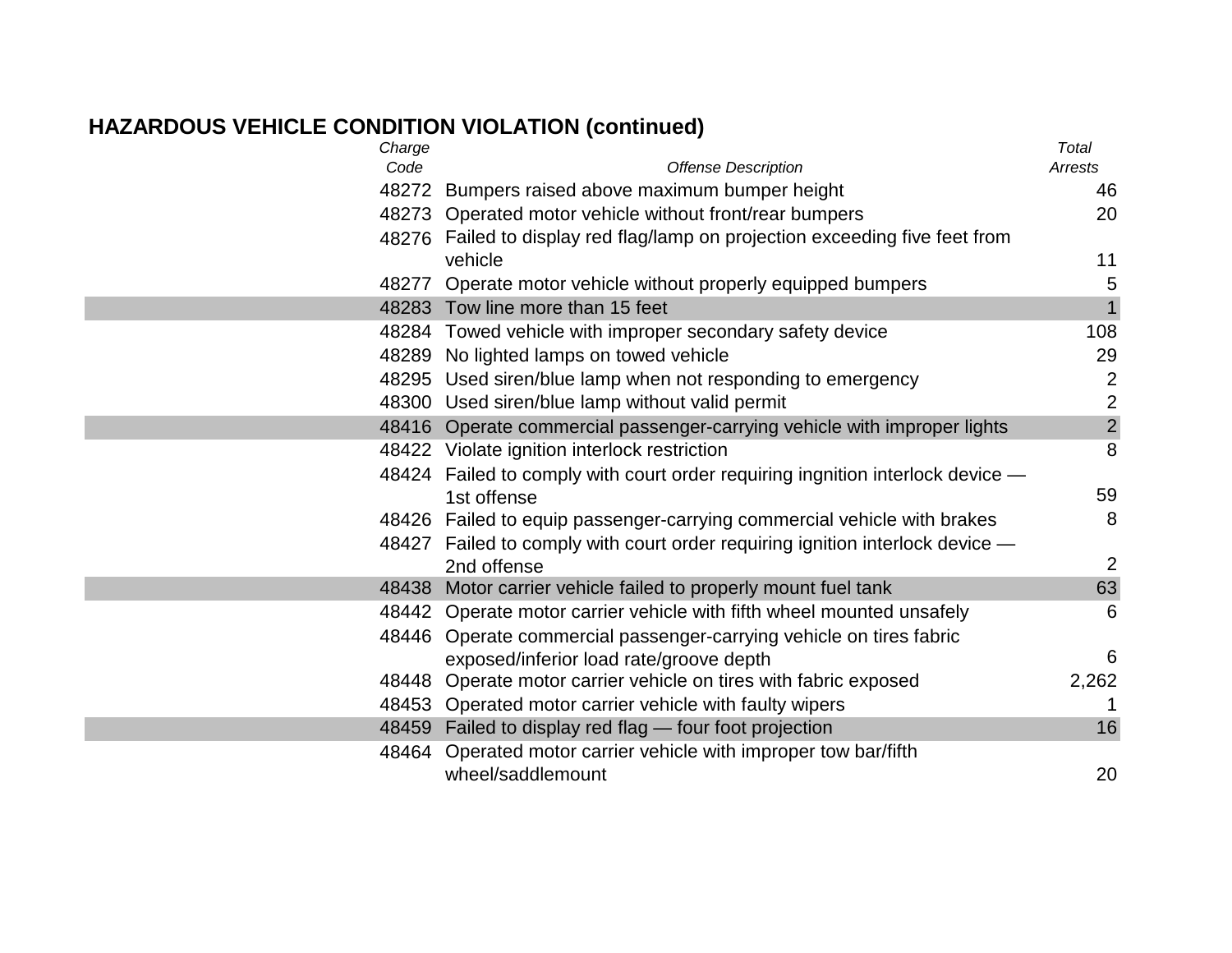# **HAZARDOUS VEHICLE CONDITION VIOLATION (continued)**

| Charge |                                                                           | Total   |
|--------|---------------------------------------------------------------------------|---------|
| Code   | <b>Offense Description</b>                                                | Arrests |
|        | 48465 Failed to equip motor carrier vehicle with filled fire extinguisher | 54      |
|        | 48466 Failed to equip motor carrier vehicle with adequate load devices    | 583     |
| 48467  | Operate commercial motor vehicle/trailer with out-of-service order        | 13      |
| 48468  | Miscellaneous federal motor carrier code                                  | 337     |
|        | 48469 Operate commercial motor vehicle with driver out-of-service order   | 16      |
|        | 48473 Operate motor carrier vehicle with defective exhaust                | 20      |
|        | 48474 Operate motor vehicle with vision reducing material                 | 6,161   |
|        | 48494 Driver operated commercial passenger-carrying vehicle without       |         |
|        | wearing a seat belt                                                       | 13      |
|        | 48496 Miscellaneous federal motor carrier code                            |         |
|        | 48503 Operated commercial motor vehicle without seat belt                 | 1,367   |
|        | 48811 Made unnecessary noise with motor vehicle horn/whistle              | 3       |
|        | 48814 Failed to move vehicle which is obstructing traffic                 | 12      |
|        | 48816 Operated motor vehicle which emitted excessive & uncessary noise    | 40      |
| 48829  | Illegal use of studded tires                                              |         |
|        | 48880 Parked in handicap parking illegally                                | 2       |
| 49471  | Operated commercial motor vehicle with equipment not complying            |         |
|        | with MVI regulations                                                      | 45      |
|        | <b>Total for HAZARDOUS VEHICLE CONDITION VIOLATION</b>                    | 73,349  |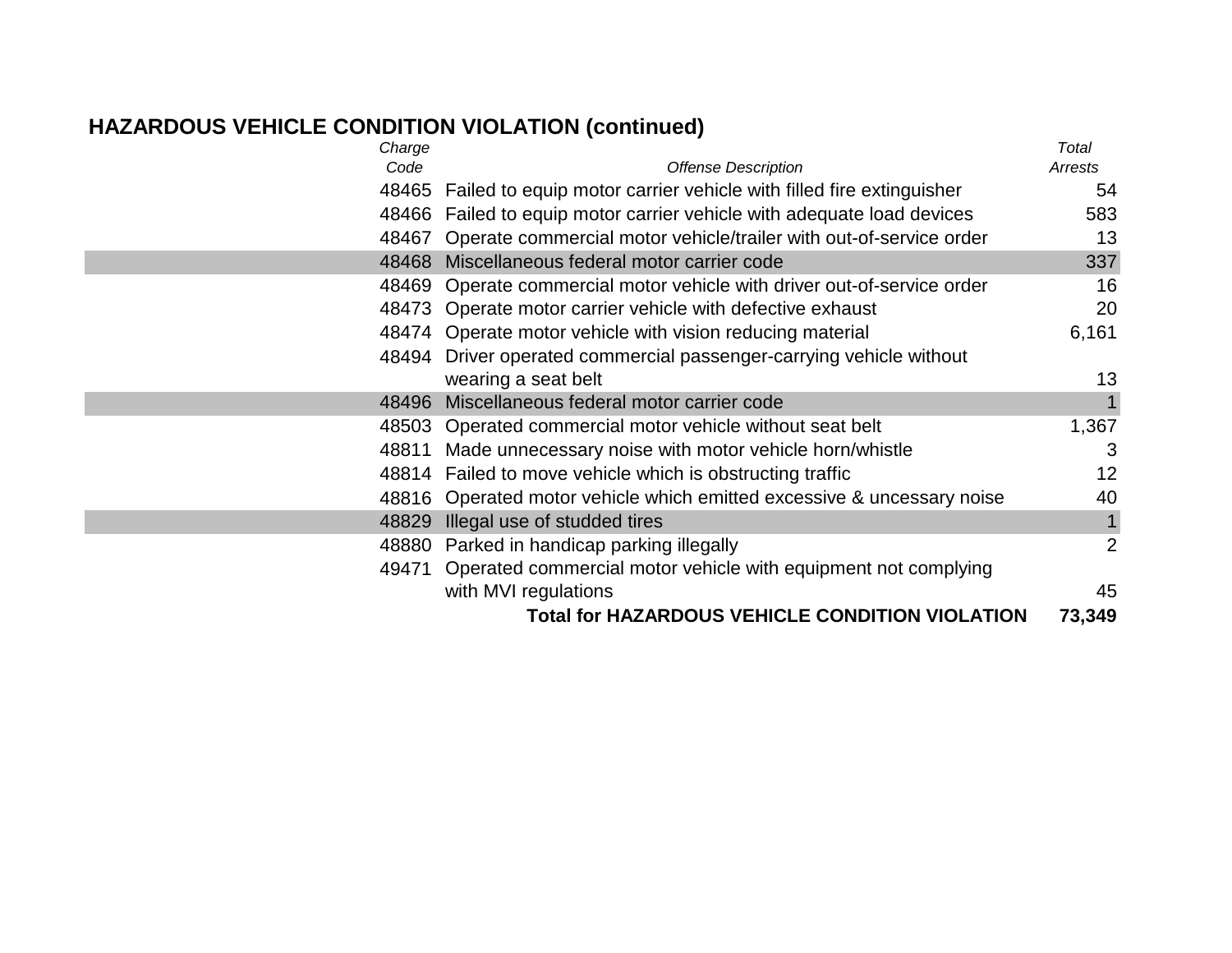#### **MOTOR VEHICLE INSPECTION VIOLATIONS**

| Charge |                                                                | Total           |
|--------|----------------------------------------------------------------|-----------------|
| Code   | <b>Offense Description</b>                                     | Arrests         |
|        | 46217 Inspecting without a valid permit                        | 3               |
|        | 46219 Charging excessive inspection fee                        |                 |
|        | 46230 Using imitation/counterfeit inspection sticker           | 2               |
|        | 48408 Motor vehicle inspection violation                       | 5               |
|        | 48847 Furnished vehicle inspection permit to unentitled person | 10 <sup>°</sup> |
|        | 48849 Perform improper vehicle inspection                      | 37              |
|        | <b>Total for MOTOR VEHICLE INSPECTION VIOLATIONS</b>           | 58              |

#### **OTHER HAZARDOUS MOVING VIOLATIONS**

| Charge |                                                                                 | Total          |
|--------|---------------------------------------------------------------------------------|----------------|
| Code   | <b>Offense Description</b>                                                      | Arrests        |
| 46092  | Operate unregistered ATV                                                        | 31             |
|        | 46501 Failure to obtain ownership certificate ATV                               | $\overline{4}$ |
|        | 47060 Operated ATV on highway                                                   | 147            |
|        | 47062 Operated ATV in stream/river                                              | 8              |
| 47064  | Operated ATV on highway without license                                         | 17             |
|        | 47068 Operated ATV without safety flag                                          | 37             |
|        | 47070 Careless operation of ATV                                                 | 11             |
|        | 47076 Person under 18 years old operating ATV without headgear                  | 9              |
|        | 47078 Operated ATV carrying passenger when seat not designed for such           | 18             |
| 47083  | Operated ATV on highway without lights                                          | $\overline{4}$ |
|        | 47085 Operated ATV without triangle emblem                                      | 36             |
|        | 47093 Failed to yield right-of-way to vehicle/pedestrian lawfully in controlled |                |
|        | intersection/crosswalk                                                          | 65             |
|        | 47096 Failed to yield to vehicle that had entered intersection with no traffic  |                |
|        | control                                                                         | 223            |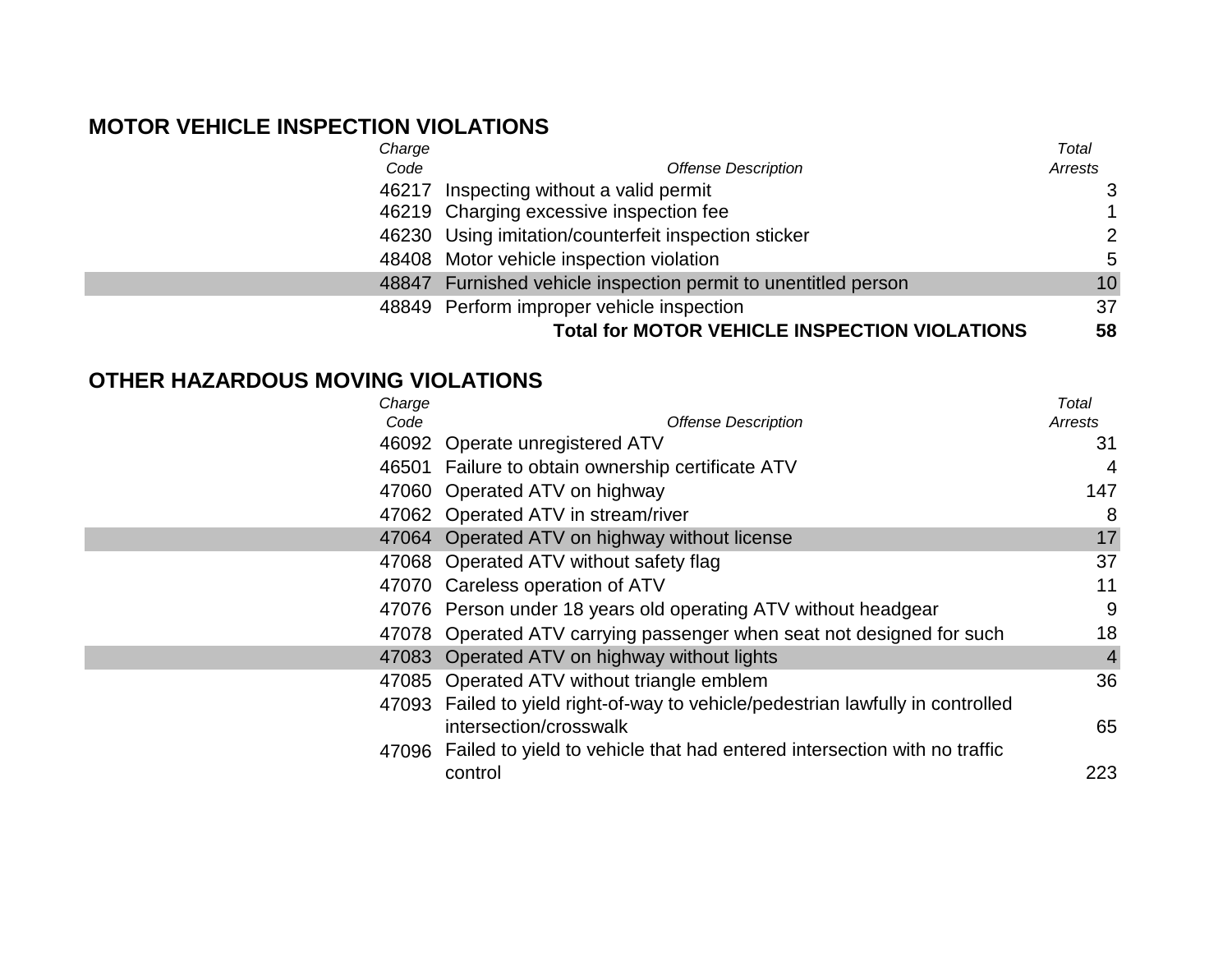| Charge |                                                                                   | <b>Total</b>            |
|--------|-----------------------------------------------------------------------------------|-------------------------|
| Code   | <b>Offense Description</b>                                                        | Arrests                 |
|        | 47099 Failed to yield to vehicle on the right that entered intersection at        |                         |
|        | approximately the same time                                                       | 22                      |
|        | 47102 Failed to yield to vehicle approaching from opposite direction when         |                         |
|        | turning left                                                                      | 326                     |
|        | 47105 Failed to yield after stopping to vehicle that entered intersection so      |                         |
|        | close as to cause hazard                                                          | 260                     |
|        | 47106 Failed to yield to an emergency vehicle while sounding                      |                         |
|        | siren/displaying red/blue light                                                   | 211                     |
|        | 47107 Failure to proceed with caution/yield right-of-way/reduce speed when        |                         |
|        | approaching emergency vehicle displaying red/blue light                           | 478                     |
|        | 47108 Failed to yield to approaching vehicle when entering/crossing highway       |                         |
|        | from alley/driveway                                                               | 360                     |
|        | 47110 Failed to yield to organized funeral procession                             | $\mathbf{1}$            |
|        | 47111 Failed to yield to approaching vehicle when turning left into               |                         |
|        | alley/private road/driveway                                                       | 39                      |
|        | 47141 Unsafe lane change on roadway having three or more lanes                    | 183                     |
|        | 47142 Unsafe lane change (causes immediate threat of an accident)                 | 119                     |
|        | 47143 Fail to obey temporary lane signs                                           | 19                      |
|        | 47144 Failed to obey temporary lane signs (causes immediate threat of an          |                         |
|        | accident)                                                                         | $\overline{\mathbf{c}}$ |
|        | 47147 Failed to obey temporary lane signs (resulting in an accident)              | 3                       |
|        | 47150 Unsafe lane change on roadway having three or more lanes (resulting         |                         |
|        | in an accident)                                                                   | 210                     |
|        | 47153 Drove through railroad crossing without sufficient undercarriage            |                         |
|        | clearance                                                                         | $\mathbf{1}$            |
|        | 47155 Failure to obey traffic control device/direction of enforcement official at |                         |
|        | railroad crossing                                                                 | 5                       |
|        | 47156 Failed to stop at a railroad track                                          | 9                       |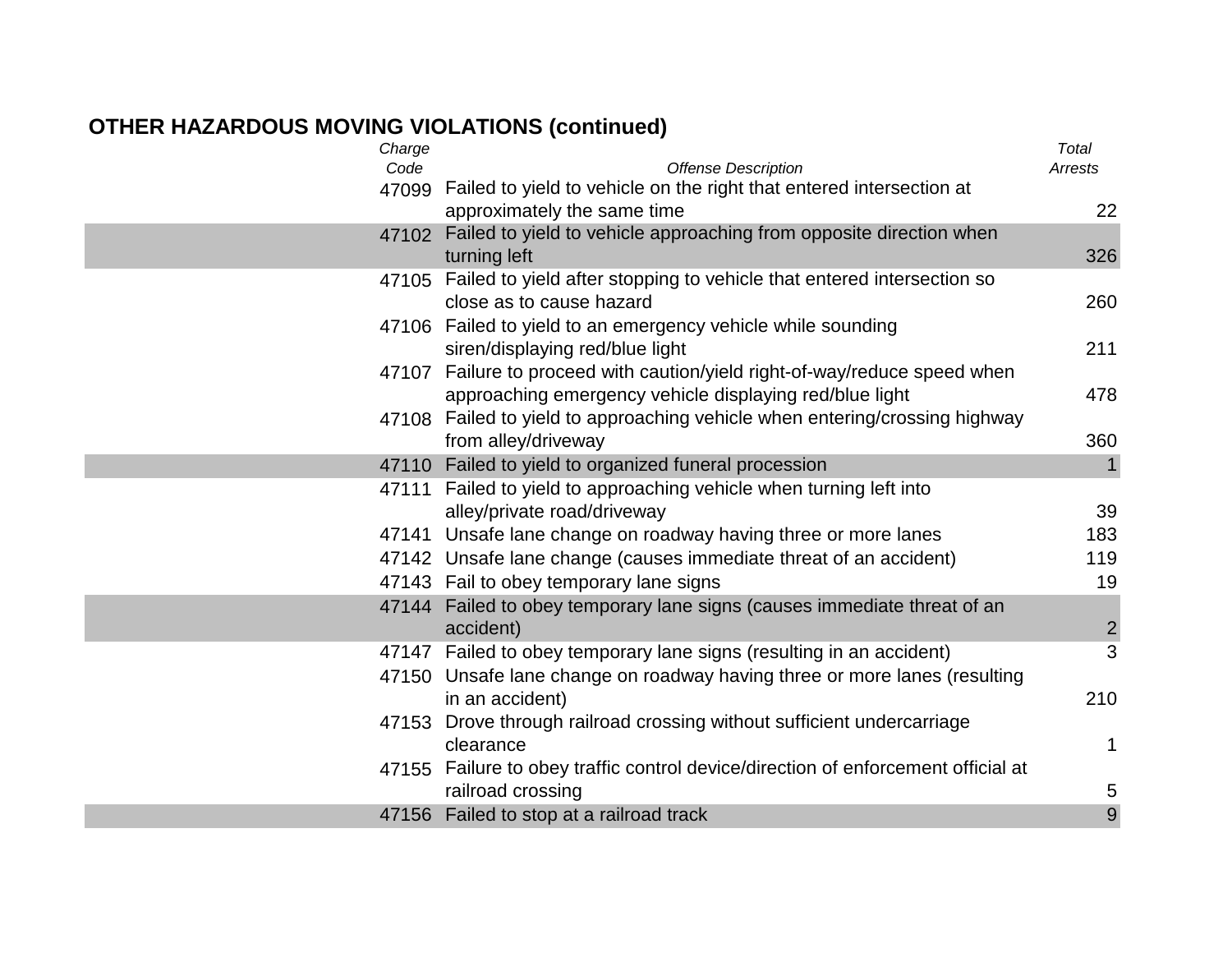| Charge |                                                                               | Total           |
|--------|-------------------------------------------------------------------------------|-----------------|
| Code   | <b>Offense Description</b>                                                    | Arrests         |
|        | 47157 Failed to obey traffic device                                           | 294             |
|        | 47160 Disobey steady red signal                                               | 557             |
|        | 47163 Right turn on red light where prohibited                                | 6               |
|        | 47166 Disobey flashing red signal at stop light/crosswalk/point nearest       |                 |
|        | intersection                                                                  | 19              |
|        | 47170 Failed to proceed with caution through flashing yellow signal           | $\overline{c}$  |
|        | 47172 Traveled in lane over which a red signal was shown                      | $6\phantom{1}6$ |
|        | 47175 Disobeyed intersection trafic control device                            | 16              |
|        | 47178 Made U-turn at intersection controlled by traffic signal/police officer | 29              |
|        | 47181 Failed to stop at stop sign                                             | 1,385           |
|        | 47184 Failed to obey yield sign                                               | 44              |
|        | 47212 Made U-turn/left turn on divided highway not at                         |                 |
|        | intersection/interchange/signed location (resulting in accident)              | 20              |
|        | 47213 Stop or turn when unsafe                                                | 220             |
|        | 47214 Made U-turn/left turn on divided highway not at                         |                 |
|        | intersection/interchange/signed location                                      | 135             |
|        | 47215 Made U-turn/left turn not at intersection/interchange (causes           |                 |
|        | immediate threat of accident)                                                 | 12              |
|        | 47216 Improper right turn                                                     | 19              |
|        | 47217 Failed to drive in single lane on roadway having three or more lanes    |                 |
|        | (causing immediate threat of accident)                                        | 102             |
|        | 47218 Failed to drive within a single lane on roadway having three or more    |                 |
|        | lanes                                                                         | 1,114           |
| 47219  | Improper left turn                                                            | 33              |
| 47220  | Drove wrong direction on highway (causing immediate threat of                 |                 |
|        | accident)                                                                     | 49              |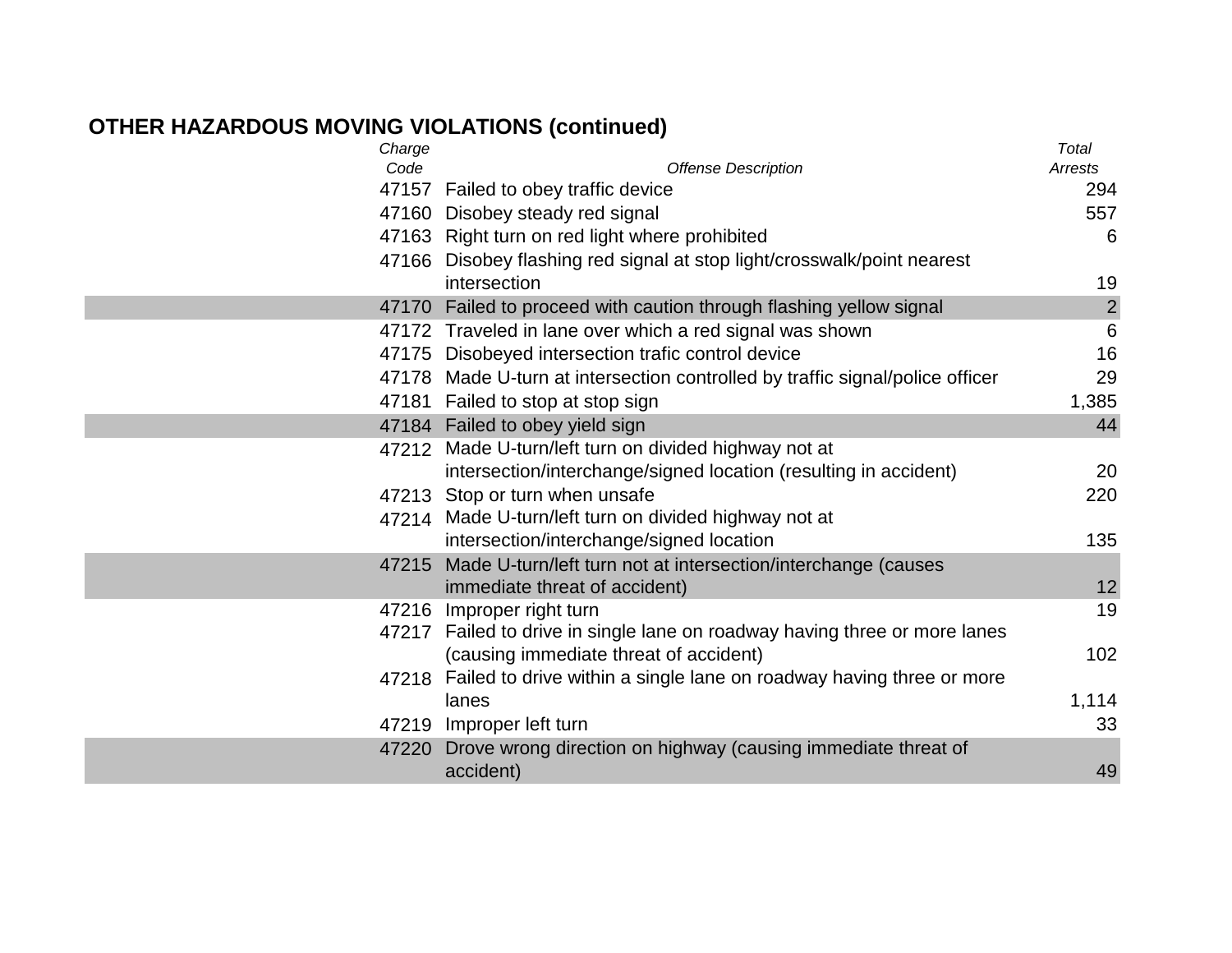| Charge |                                                                               | Total        |
|--------|-------------------------------------------------------------------------------|--------------|
| Code   | <b>Offense Description</b>                                                    | Arrests      |
| 47221  | Drove wrong direction on highway divided into two or more roadways            | 58           |
|        | 47222 U-turn caused traffic hazard                                            | 19           |
|        | 47223 Failed to drive on right half of roadway                                | 1,766        |
|        | 47224 Failed to drive on right half of roadway (causes immediate threat of an |              |
|        | accident)                                                                     | 209          |
| 47227  | Failed to drive on right half of roadway (causing an accident)                | 1,798        |
|        | 47230 Drove wrong direction on highway (resulted in accident)                 | 17           |
|        | 47233 Failed to drive within single lane on roadway with three or more lanes  |              |
|        | (resulted in accident)                                                        | 145          |
|        | 47239 Failed to drive in right hand lane on roadway with three or more lanes  |              |
|        | when speed is less than normal (resulted in accident)                         | $\mathbf{1}$ |
|        | 47242 Failed to drive within right lane of highway with two or more lanes in  |              |
|        | same direction (resulted in accident)                                         | 77           |
|        | 47243 Drove in center lane of three lane roadway when view obstructed or      |              |
|        | not clear of traffic                                                          | $\mathbf 1$  |
|        | 47245 Drove in center lane of three lane roadway when view obstructed or      |              |
|        | not clear of traffic (causing immediate threat of accident)                   | 14           |
|        | 47246 Failed to drive in right hand lane of roadway with three or more lanes  |              |
|        | when travel at speed is less than normal (causing immediate threat of         |              |
|        | accident)                                                                     | $\mathbf{1}$ |
|        | 47249 Truck violate Section 304.705                                           | 36           |
|        | 47250 Failed to drive within right lane of highway with two or more lanes in  |              |
|        | same direction                                                                | 952          |
| 47251  | Failed to drive within right lane of highway with two or more lanes in        |              |
|        | same direction (causes immediate threat of an accident)                       | 26           |
|        | 47254 Truck violated Section 304.015                                          | 18           |
|        | 47270 Followed too close                                                      | 2,241        |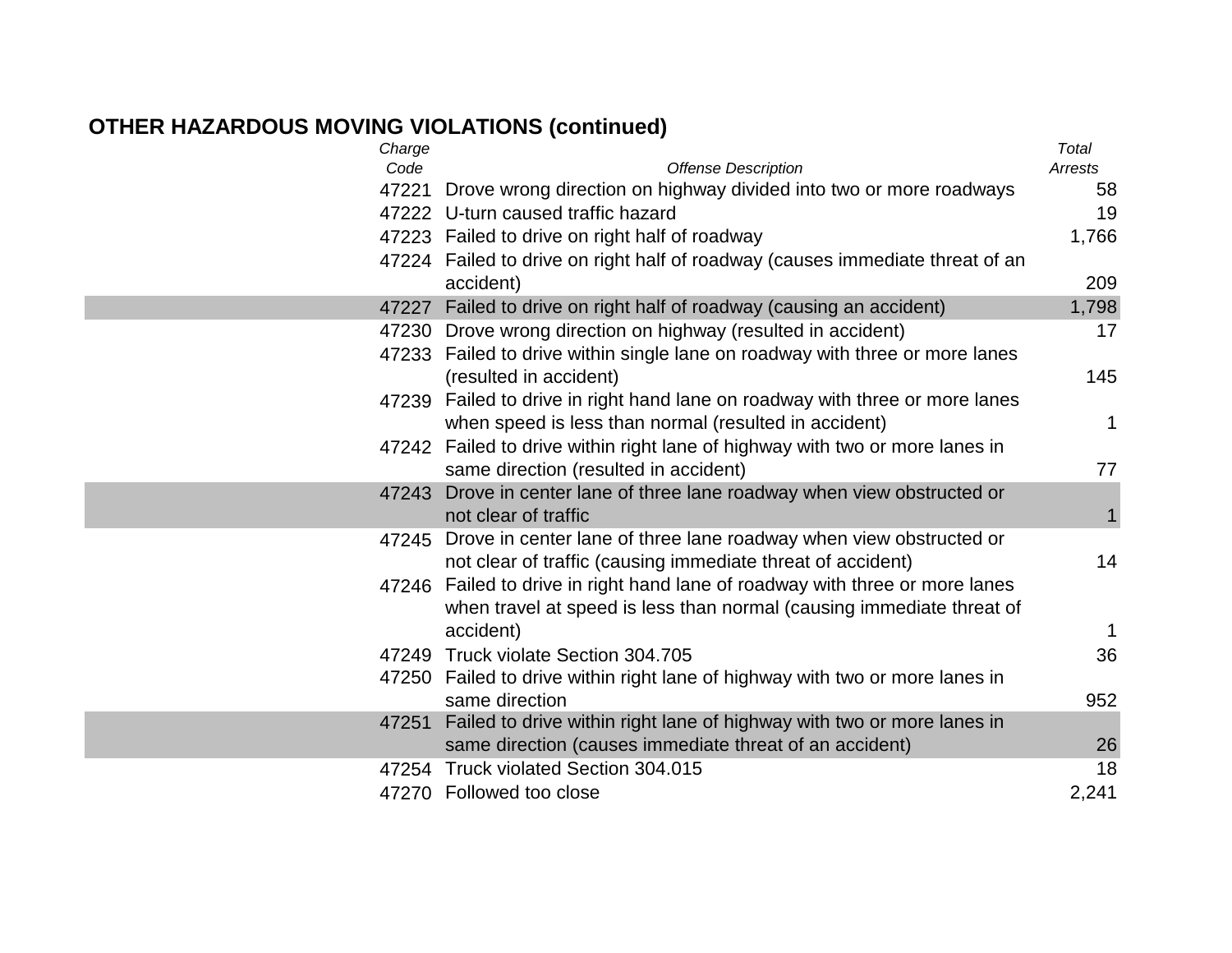| Charge |                                                                       | Total          |
|--------|-----------------------------------------------------------------------|----------------|
| Code   | <b>Offense Description</b>                                            | Arrests        |
|        | 47273 Truck followed too close                                        | 120            |
|        | 47276 Followed bus/truck too close                                    | 30             |
|        | 47285 Cut in on overtaken vehicle                                     | 145            |
|        | 47288 Pass on right off highway                                       | 231            |
|        | 47290 Improper passing of streetcar                                   | $\overline{2}$ |
|        | 47291 Passed vehicle and interfered with approaching traffic          | 92             |
|        | 47294 Pass on hill or curve                                           | 80             |
|        | 47295 Overtake vehicle in work/construction zone on divided highway   | 54             |
|        | 47296 Pass or attempt to pass motor vehicle in work/construction zone |                |
|        | where sign erected                                                    | 5              |
|        | 47297 Pass within 100 feet of a bridge                                | 10             |
|        | 47300 Pass within 100 feet of intersection/railroad                   | 98             |
|        | 47303 Failed to stop for school bus                                   | 91             |
|        | 47333 Failed to signal                                                | 1,455          |
|        | 47360 Drove on bridge/highway closed to traffic by barriers           | 17             |
|        | 47364 Failed to wear protective gear while on motorcycle              | 409            |
|        | 47374 Person under 21 years old texting while operating a vehicle     | 52             |
|        | 47375 Increased speed while being passed                              | 5              |
|        | 47376 Operate vehicle in a careless and imprudent manner              | 990            |
|        | 47377 Operate vehicle in a careless and imprudent manner involving an |                |
|        | accident                                                              | 4,563          |
|        | 47505 Operate utility vehicle on the highway                          | 3              |
|        | 47510 Operate utility vehicle in stream/river                         |                |
|        | 47815 Failed to keep bicycle to right                                 | 3              |
|        | 47827 Operate motor bicycle without driver license                    | $\overline{4}$ |
|        | 48046 Operate/transport implements of husbandry on highway between    |                |
|        | sunset and sunrise                                                    | $\overline{2}$ |
|        | <b>Total for OTHER HAZARDOUS MOVING VIOLATIONS</b>                    | 22,761         |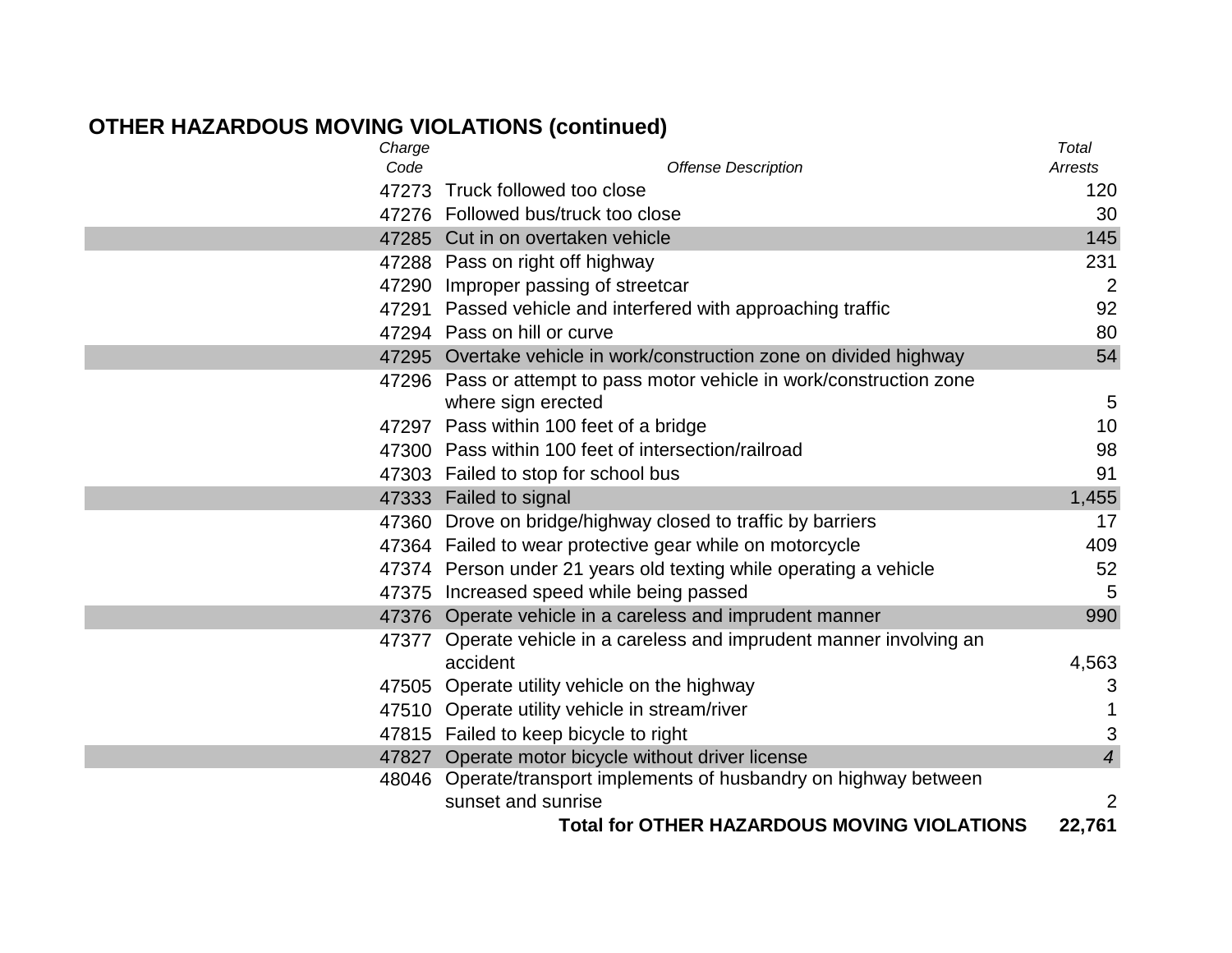#### **OTHER TRAFFIC FELONY VIOLATIONS**

| Charge                                                                      | Total   |
|-----------------------------------------------------------------------------|---------|
| <b>Offense Description</b><br>Code                                          | Arrests |
| Operated vehicle on highway without valid license - 3rd/subsequent<br>46609 |         |
| offenses                                                                    | 146     |
| Motocycle license not valid - 3rd/subsequent offenses<br>46613              | 4       |
| 46682 Operate motor vehicle while driver's license revoked                  | 17      |
| 46683 Operated motor vehicle while driver's license/privilege revoked       |         |
| (points/failure to submit to chemical test)                                 | 98      |
| Operated motor vehicle while driver's license/privilege revoked<br>46689    |         |
| (suspended for points)                                                      | 27      |
| Operated motor vehicle while driver's license/privilege revoked<br>46692    |         |
| (probable cause for .08 BAC/zero tolerance)                                 | 14      |
| Operated motor vehicle while driver's license/privilege revoked<br>46694    |         |
| (probable cause for .08 BAC and zero tolerance)                             | 6       |
| Operated motor vehicle while driver's license/privilege revoked<br>46695    |         |
| (nonappear/nonpayment of court fine/costs)                                  | 7       |
| Operated motor vehicle while driver's license/privilege revoked<br>46697    |         |
| (nonpayment of child support)                                               | 6       |
| Left scene of a motor vehicle accident<br>48865                             | 243     |
| <b>Total for OTHER TRAFFIC FELONY VIOLATIONS</b>                            | 568     |

#### **OTHER TRAFFIC MISDEMEANOR VIOLATIONS** *Charge*

| Charge |                                                                                                                                   | Total   |
|--------|-----------------------------------------------------------------------------------------------------------------------------------|---------|
| Code   | <b>Offense Description</b>                                                                                                        | Arrests |
|        | 36186 Person under 18 years old purchase, attempt to purchase, or possess<br>cigarettes/tobacco products - 2nd/subsequent offense | 1       |
|        | 36187 Person under 18 years old purchase, attempt to purchase, or possess<br>cigarettes/tobacco products - 1st offense            | 42      |
|        | 48045 Failed to clear highway of substances injurious to tires/vehicle when<br>dropped purposefully/accidentally                  | 3       |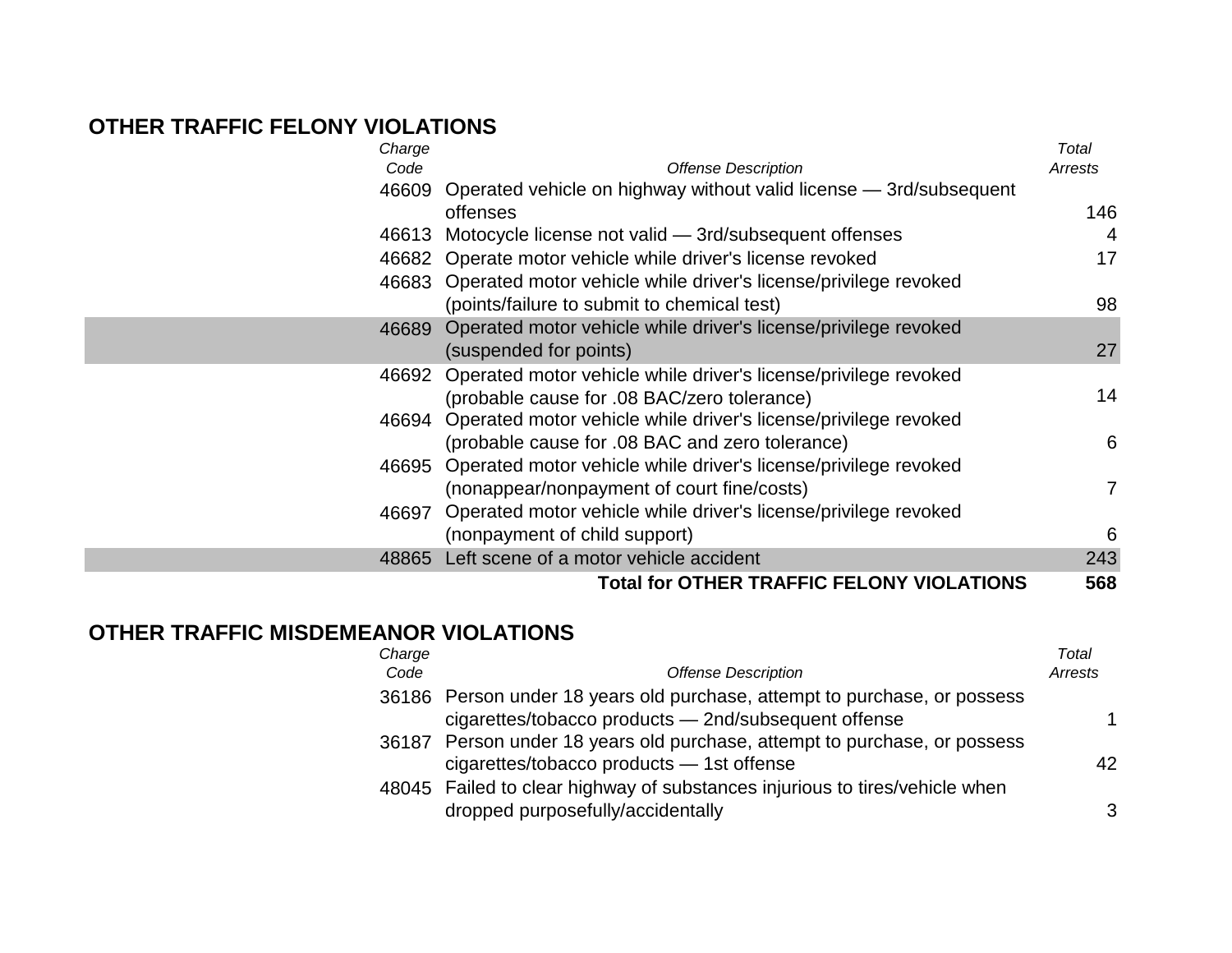# **OTHER TRAFFIC MISDEMEANOR VIOLATIONS (continued)**

| Charge |                                                          | Total   |
|--------|----------------------------------------------------------|---------|
| Code   | <b>Offense Description</b>                               | Arrests |
|        | 48075 Obstructed/damaged/changed location of public road | 3       |
|        | 48080 Altered/removed sign/signal                        | 3       |
|        | 48866 Left scene of a motor vehicle accident             | 640     |
|        | 48868 Left scene of an ATV accident involving injuries   | 2       |
|        | 48870 Abandoned a motor vehicle or trailer               | 9       |
|        | <b>Total for OTHER TRAFFIC MISDEMEANOR VIOLATIONS</b>    | 703     |

#### **REGISTRATION & OWNERSHIP VIOLATIONS**

| Charge<br>Code | <b>Offense Description</b>                                                                       | Total<br>Arrests |
|----------------|--------------------------------------------------------------------------------------------------|------------------|
| 46010          |                                                                                                  |                  |
|                | Operated as inter-state motor fuel user without being licensed as such                           | 1,390            |
|                | 46019 Failed to register motor vehicle/trailer with director of DOR                              | 18,071           |
|                | 46020 Failure to surrender title                                                                 |                  |
| 46021          | Failed to register out-of-state registered vehicle/trailer in Missouri<br>when Missouri resident | 157              |
|                | 46024 Failed to register commercial property-carrying vehicle for sufficient<br>gross weight     | 313              |
| 46027          | Failed to register commercial passenger-carrying vehicle for seating<br>capacity                 |                  |
|                | 46029 Violate drive away license plate restrictions                                              | 6                |
|                | 46030 Fail to register commercial property/passenger carrying vehicle for                        |                  |
|                | beyond local operation                                                                           | 76               |
| 46031          | Fail to display registration plate on commercial vehicle                                         | 30               |
|                | 46033 Fail to register as comercial motor vehicle when vehicle is so                             |                  |
|                | designated                                                                                       | 22               |
|                | 46034 Tab not properly affixed/displayed                                                         | 301              |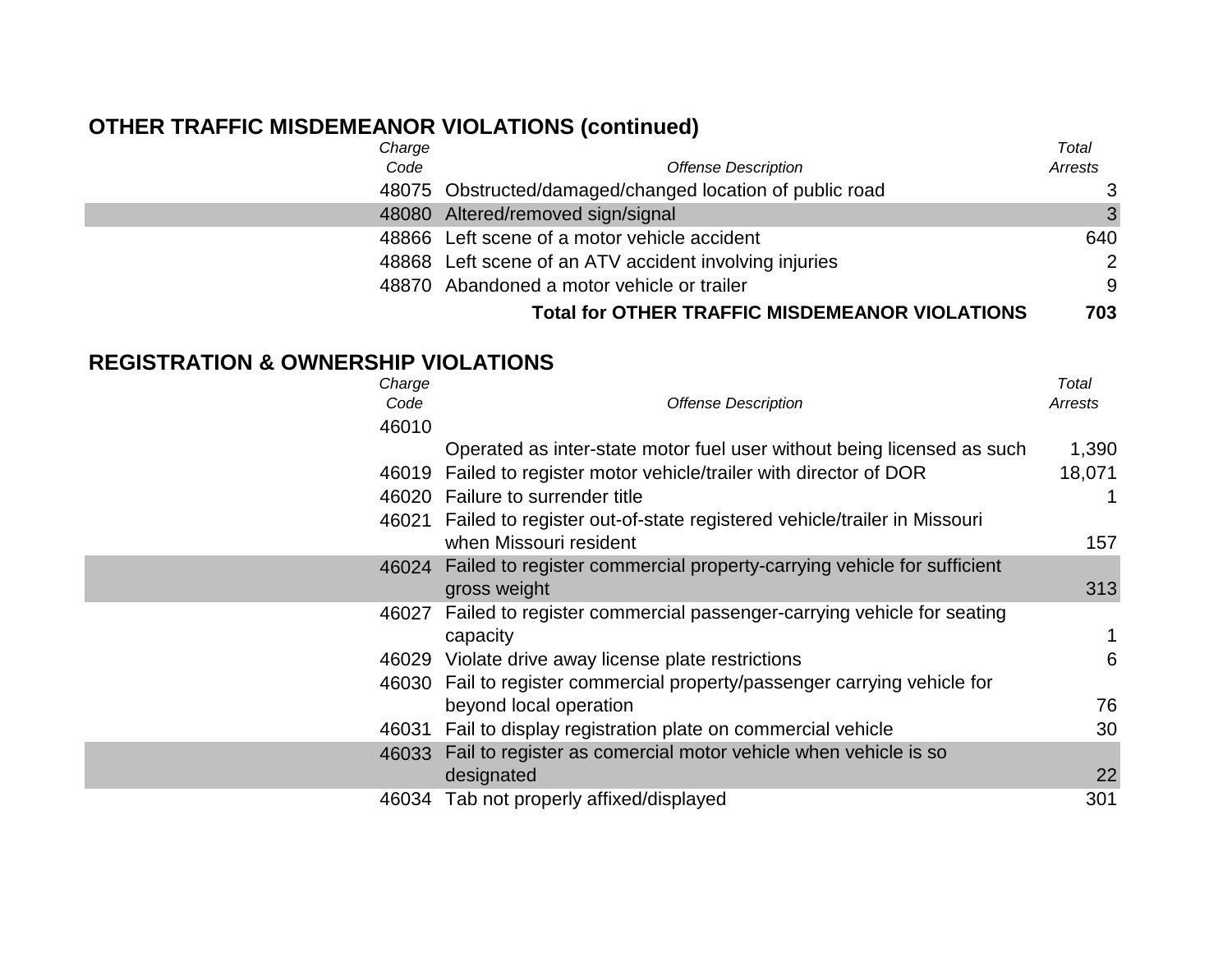#### **REGISTRATION & OWNERSHIP VIOLATIONS (continued)**

| Charge |                                                                              | Total        |
|--------|------------------------------------------------------------------------------|--------------|
| Code   | <b>Offense Description</b>                                                   | Arrests      |
|        | 46035 Failed to furnish annual proof of vehicle inspection/disability to DOR |              |
|        | when issued disabled veteran license                                         | 4            |
|        | 46038 Failed to display plates on motor vehicle/trailer                      | 10,476       |
|        | 46041 Failed to affix motor vehicle/trailer plates                           | 1,258        |
|        | 46056 Owner of historic motor vehicle failed to keep mileage log             | 15           |
|        | 46058 Failed to remove monthly series license plate on sale/transfer of      |              |
|        | ownership                                                                    | 1            |
|        | 46059 Display/possess plates of another                                      | 1,101        |
|        | 46061 Failed to transfer plates within 30 days                               | 217          |
|        | 46094 Operate motor vehicle/trailer without title                            | 423          |
|        | 46109 Fail to display vehicle inspection certificate                         | 80           |
|        | 46112 Failed to have vehicle inspected immediately prior to sale             | 3            |
|        | 46215 Possess open title on motor vehicle/trailer                            | 247          |
|        | 46220 Failed to deliver ownership certificate                                | 16           |
|        | 46221 No reciprocal agreement (commercial motor vehicle)                     | 33           |
|        | 46222 Operate commercial motor vehicle with revoked registration             | $\mathbf{1}$ |
|        | 46223 Reciprocal agreement (failure to register commercial vehicle)          | 1,652        |
|        | 46227 Display unlawful plate/placard                                         | 179          |
|        | 46228 No name/address/weight on commercial motor vehicle                     | 151          |
|        | 46380 Sell vehicle parts without license                                     | 2            |
|        | 46381 Salvage operation without license                                      | 14           |
|        | 46390 Business selling used vehicle parts failed to maintain records/open    |              |
|        | records for inspection                                                       | 1            |
| 46391  | Business salvaging vehicles failed to maintain records/open records          |              |
|        | for inspection                                                               | 10           |
|        | 46396 Scrap metal operator acquired motor vehicle/parts without receiving    |              |
|        | title                                                                        | 3            |
|        | <b>Total for REGISTRATION &amp; OWNERSHIP VIOLATIONS</b>                     | 36,255       |